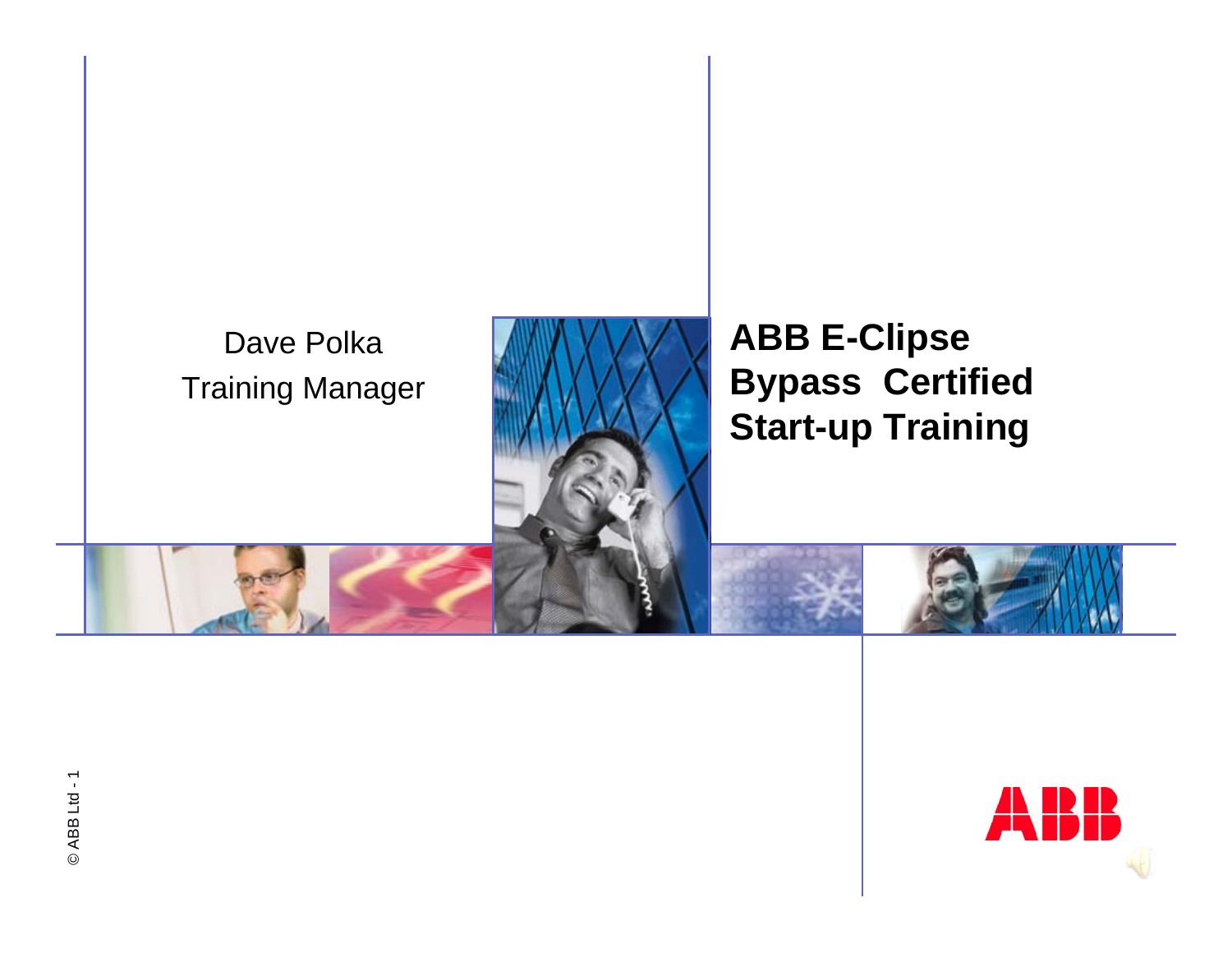### **Scope of Product**

#### Frames

- V1 thru V4 (Vertical)
	- 1 to 60 HP @ 480V
	- 1 to 25 HP @ 208V
	- 1 to 60 HP @ 600V
- B1 thru B4 (Standard Bypass [Box])
	- 1 to 400 HP @ 480v
	- 1 to 150 HP @ 208V
	- 1 to 150 HP @ 600V
- **Configurations** 
	- Circuit Breaker VCR; BCR
	- Disconnect VDR; BDR



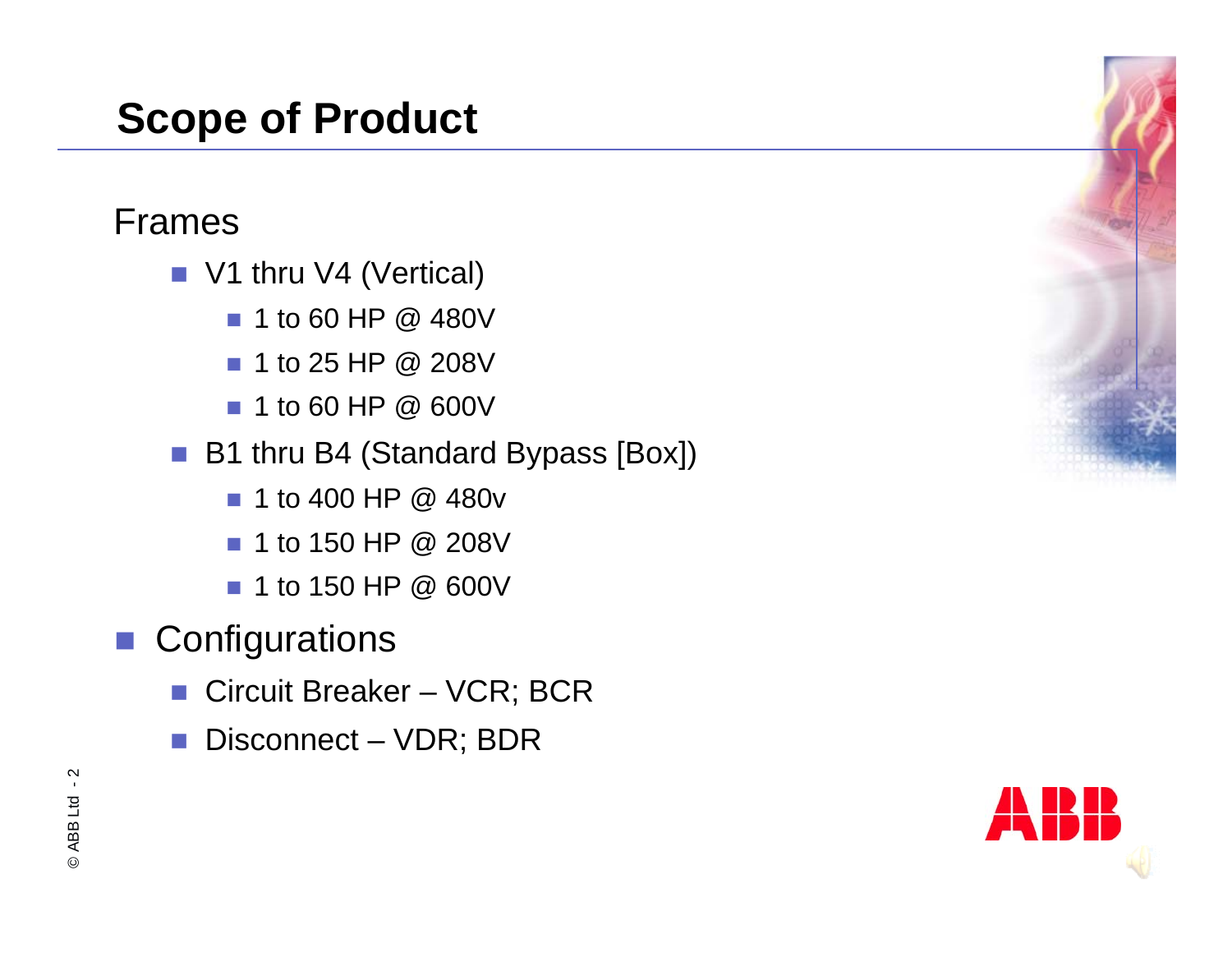### **Scope of Product**

- $\mathcal{L}^{\mathcal{A}}$ **Vertical** 
	- **Enclosure** 
		- UL Type 1 Ex. ACH550-VCR-023A-4
	- Options
		- **Fig communications modules**
		- Service switch
- $\mathcal{L}_{\mathcal{A}}$  Standard Bypass (Box)
	- **Enclosure** 
		- UL Type 1 Ex. ACH550-BCR-023A-4
		- UL Type 12 Ex. ACH550-BCR-023A-4+B055
	- Options
		- FXXX-01 communications modules
		- Service switch
		- AC Line Reactor



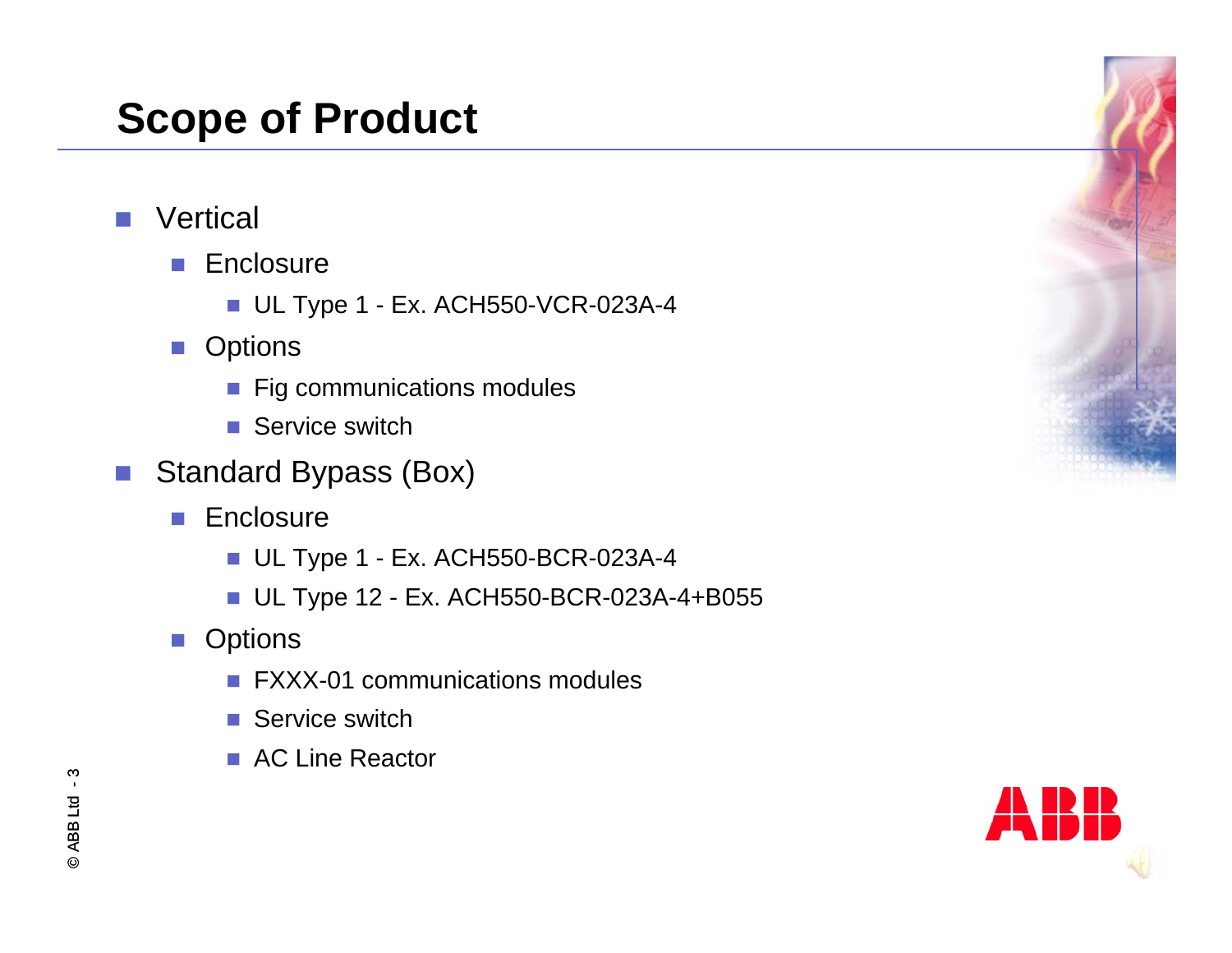### **Scope of Product**

- Release for sales date
	- March 1, 2008
- Not included at release but planned
	- FLON, FENA, FDNA, & FPBA
- **Differences from current product** 
	- No AC line reactor in vertical bypass (VCR,VDR)
	- Up to 200 HP in B3 wall mounted design
	- All three drive relays free for customer use
	- p. Standard ABB 115 VAC contactor coils 1 – 400 HP
	- p. Customer serial communications connection accomplished on bypass, not VFD



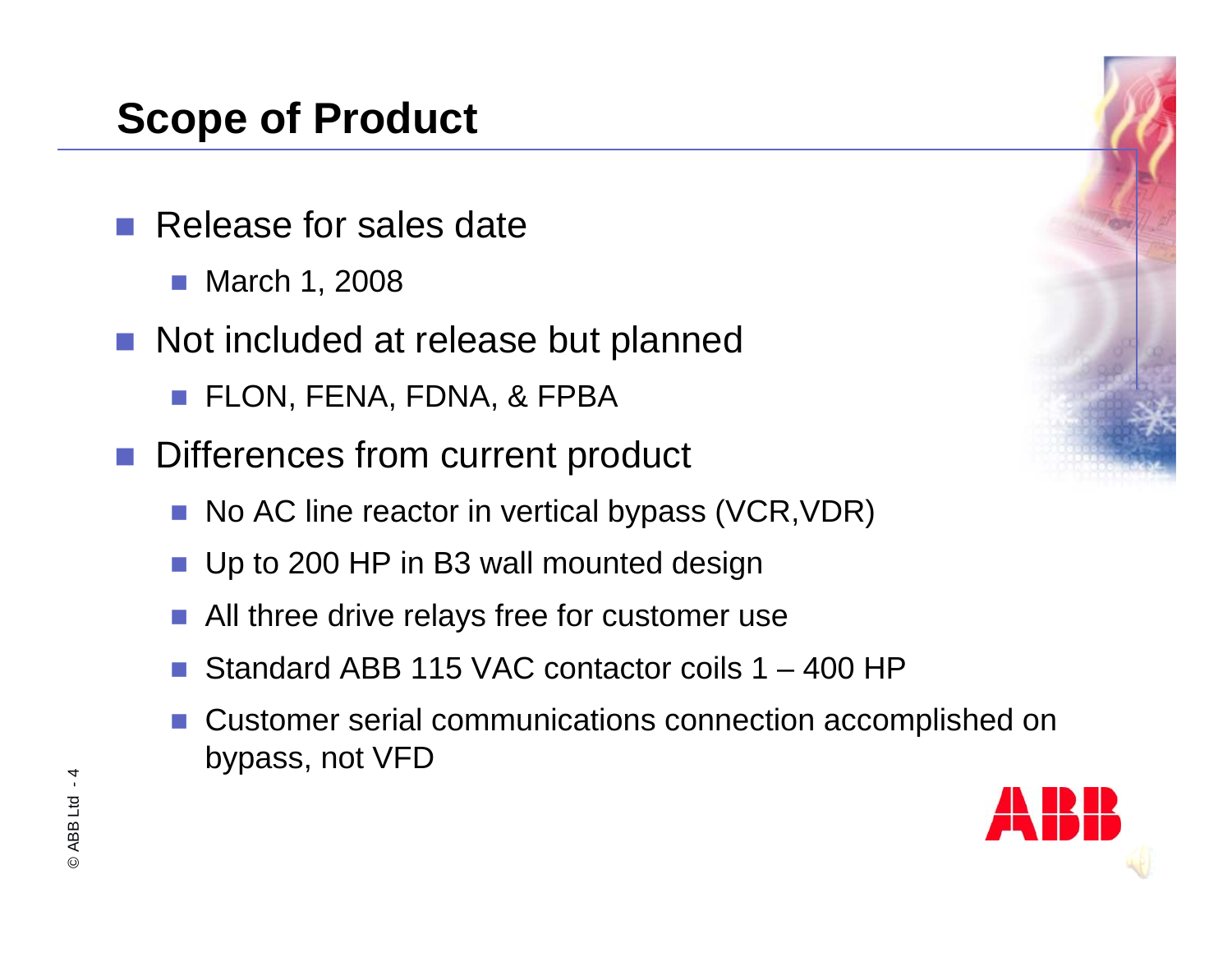### **E-Clipse Bypass - Assembly View**

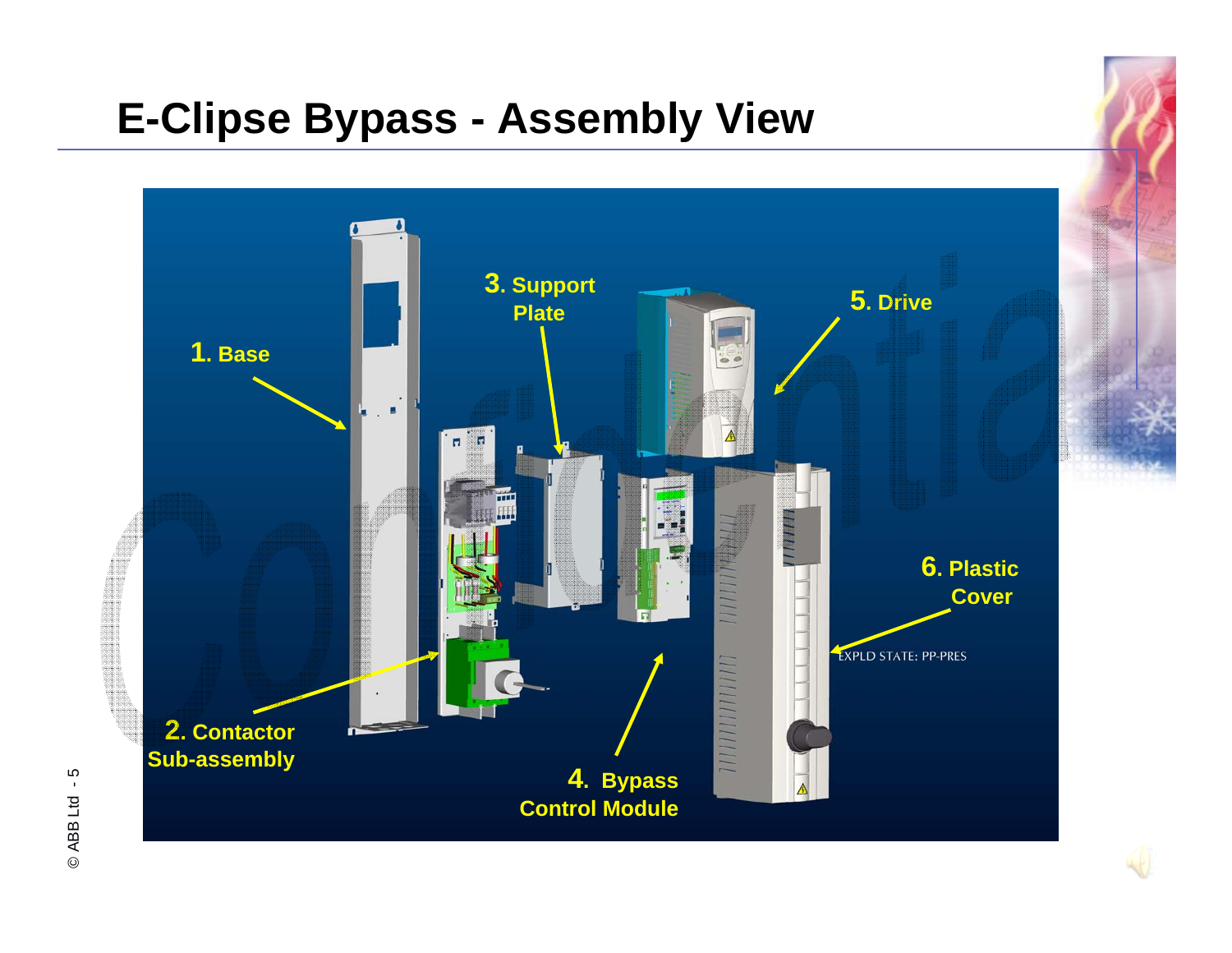### **E-Clipse Bypass Overview – "V" Style (Vertical)**



Take care not to "over tighten" Input **Or Output Terminals** (Torque tool use is recommended)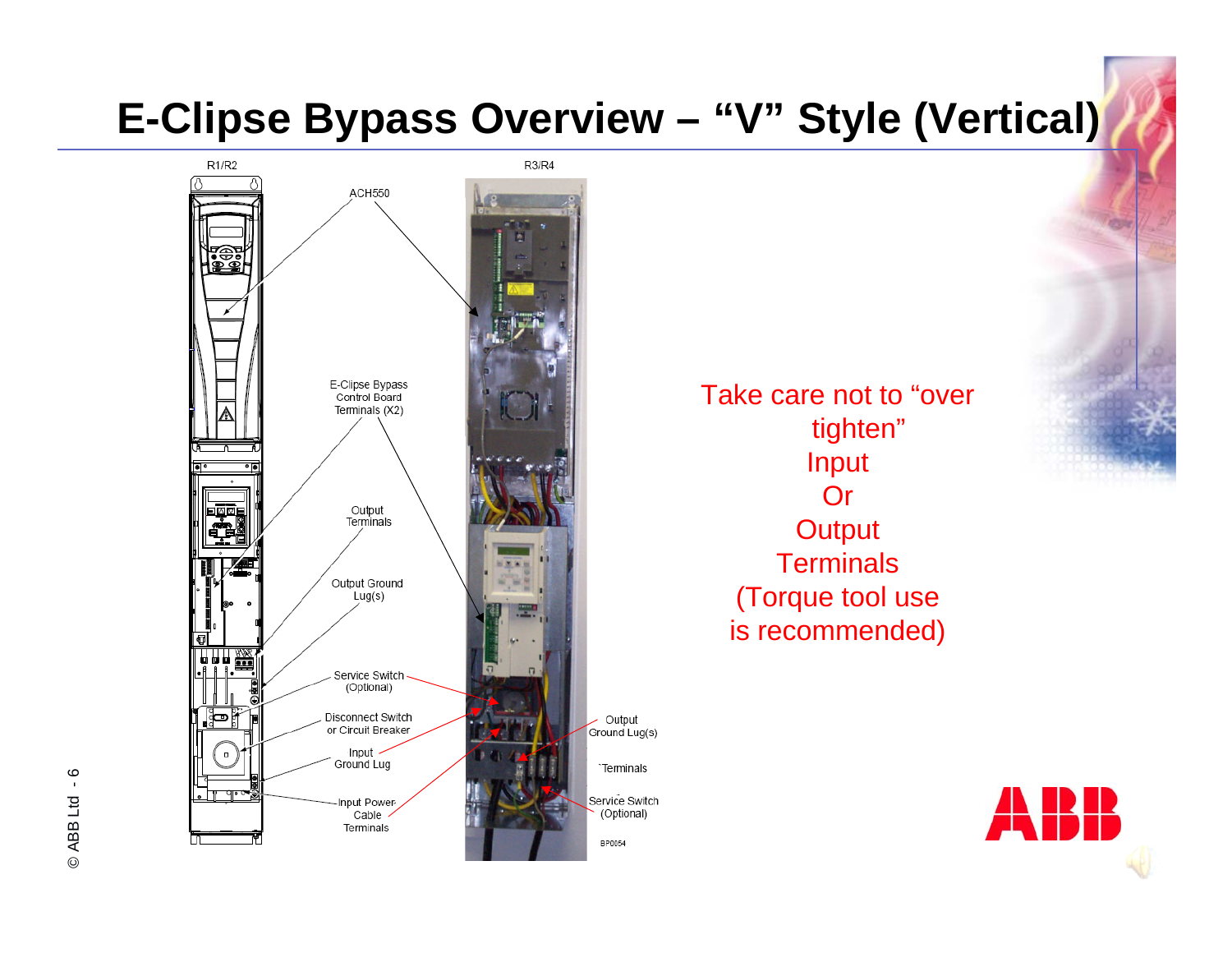### **E-Clipse Bypass Overview – "B" Style (Box)**

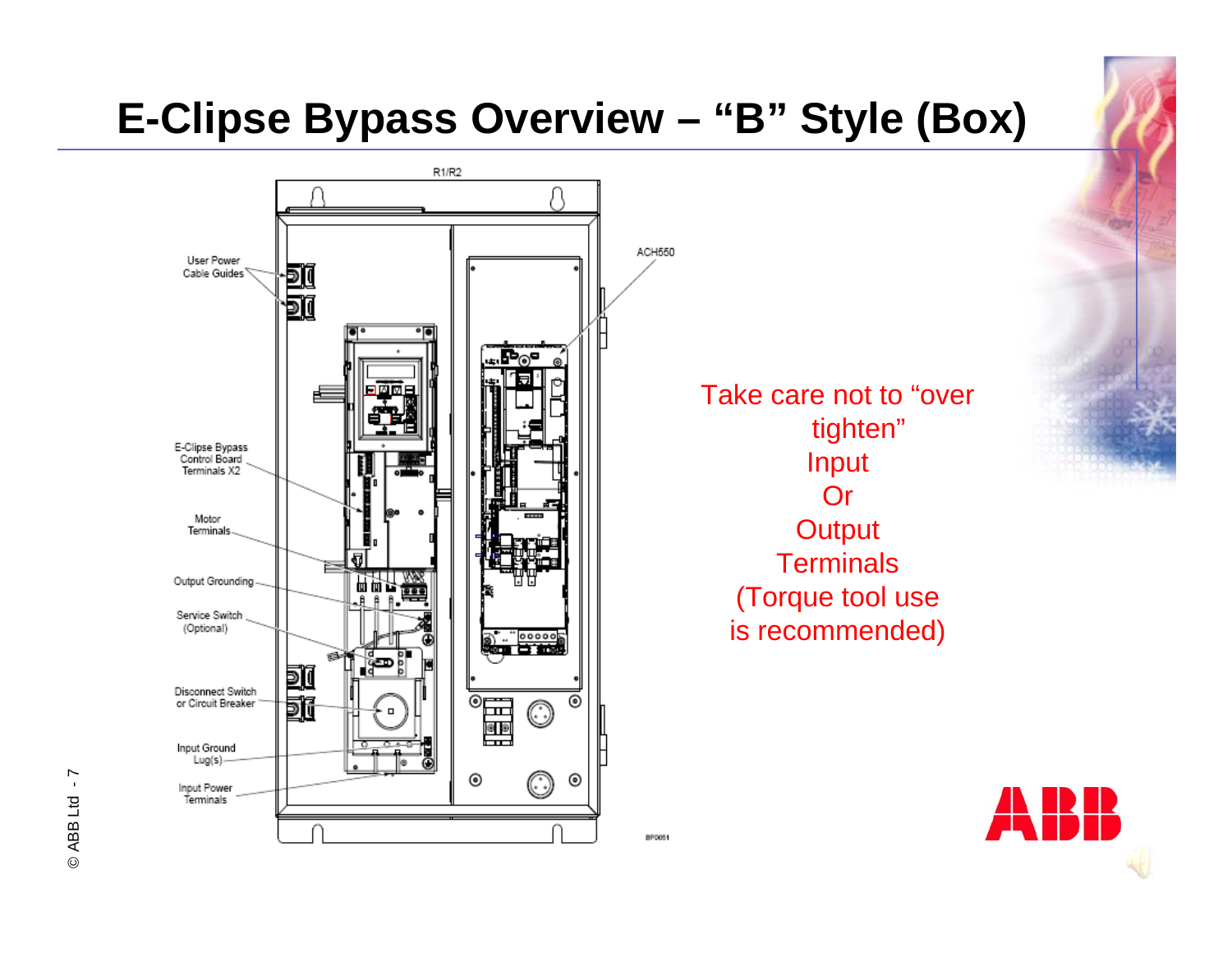### **E-Clipse Bypass Wiring**

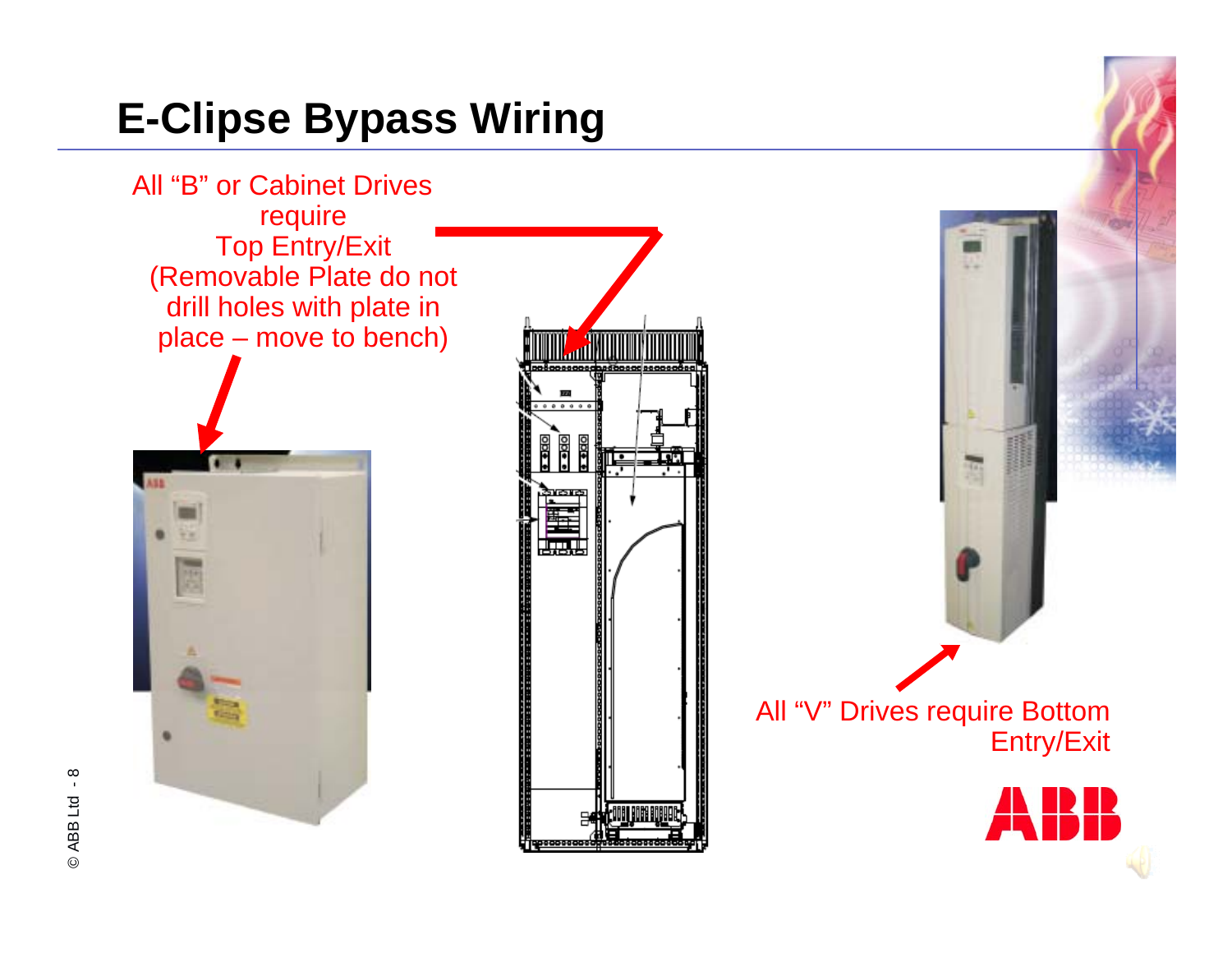# **Initial Control Wiring**

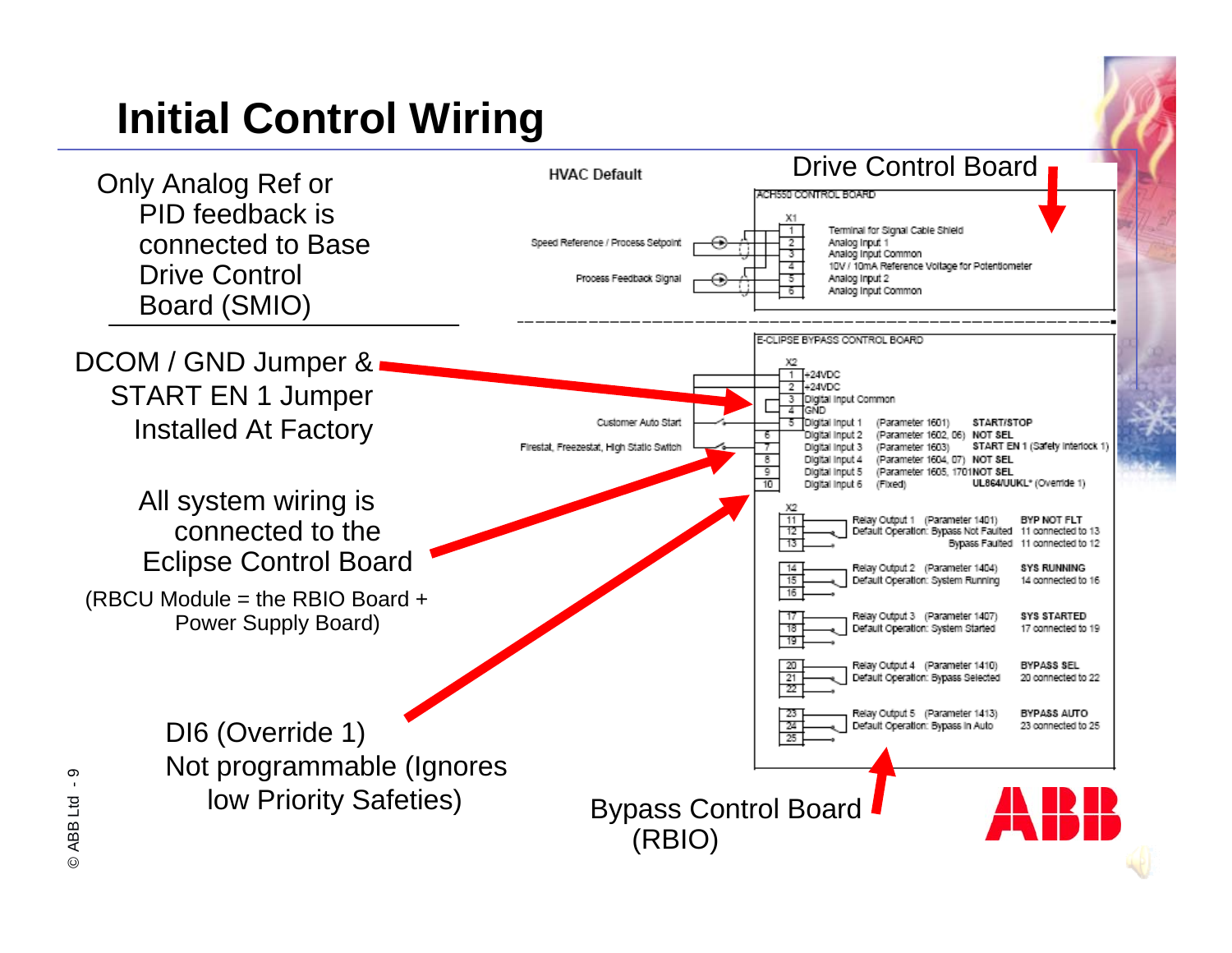### **E-Clipse Bypass – Overview**

- There are four Macros in the E-Clipse Bypass
- All Macros Start / Stop DI1; DI6 = Smoke Control
	- HVAC default Macro = 1 safety
	- p. Damper Macro = 2 safeties & damper end-switch
	- p. Retrofit Macro = same as current E-Bypass (1 safety, damper end-switch, Override 1 and Override 2)
	- Smoke Control Macro  $= 1$  damper end-switch, two high priority safeties, one low priority safety (three total) and Override 1 (Smoke Control)
- See E-Clipse User's Manual for wiring details / examples

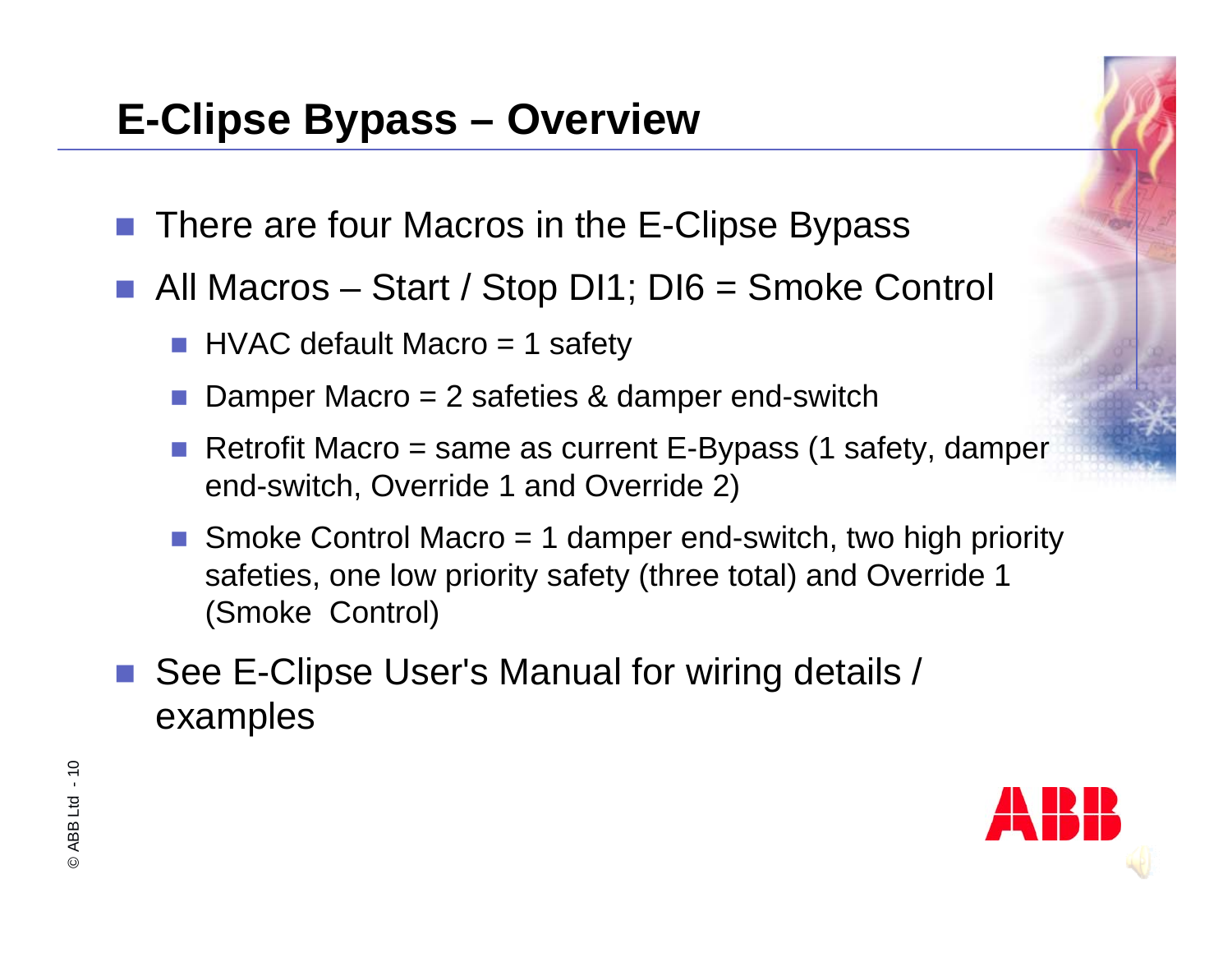- Warning: DI 6 activation **always** configures I/O as shown in the Smoke Control Macro diagram
- Closing DI6 **will** place the E-Clipse Bypass into Automatic Smoke Control Mode!
	- Closing DI6 may override your previous programming of DI1 through DI5!
	- This was done to satisfy UL864 / UUKL Smoke Control listed devices requirements. However, the RBCU is not presently UL864 / UUKL Listed.

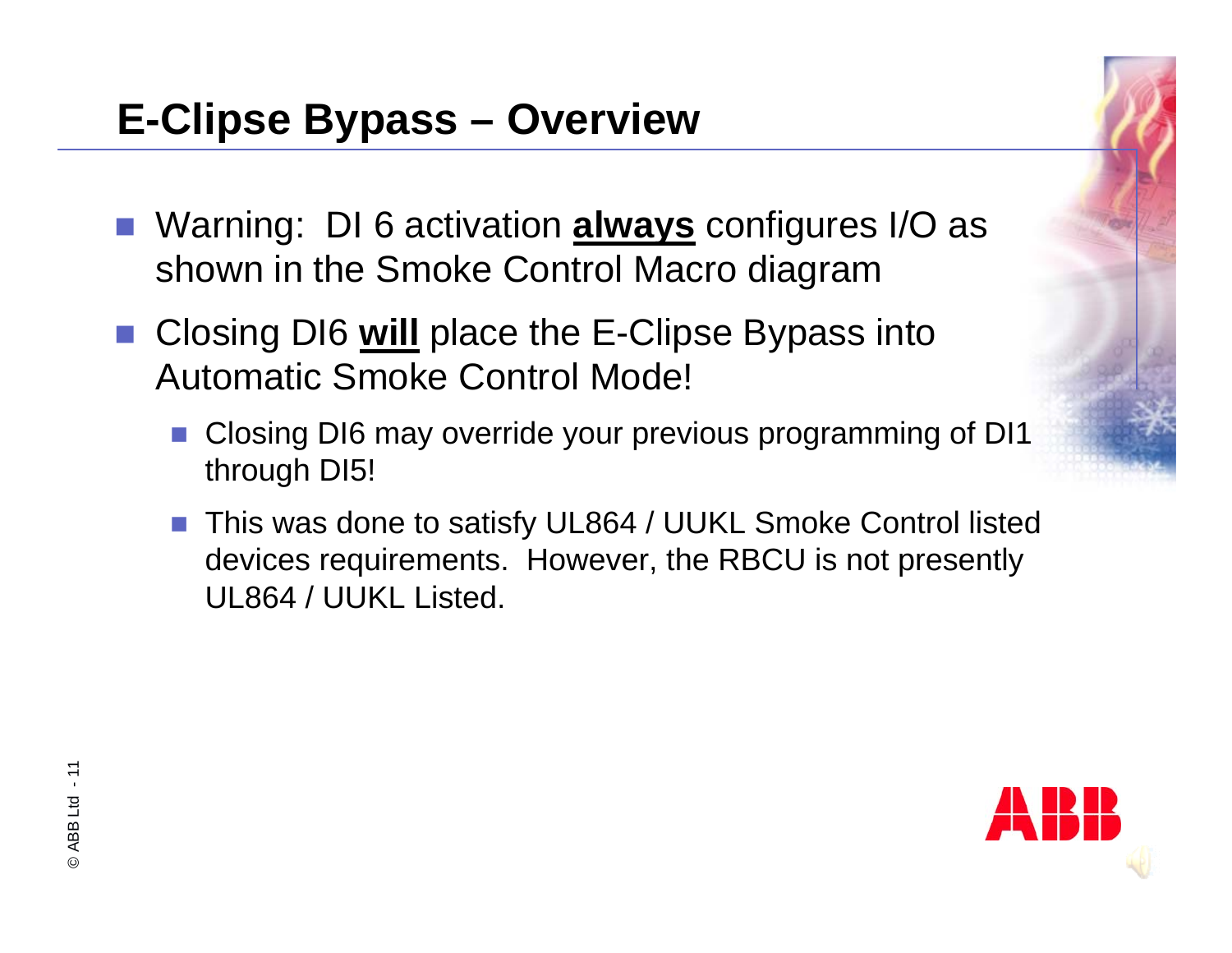## **E-Clipse Bypass – Set-up and Procedures**

- Review the E-Clipse Bypass User Manual for complete information
- Bypass product has a display & menu structure similar to the drive
	- **Programmable relays, fault transfers, DIs, etc.**
	- **Firmware version and unit serial number are available from the** keypad
		- **Fichtary From the "Home" screen, press the Up and Down arrows** simultaneously to view Firmware Version and S/N
	- Field loading of new firmware is possible However, NPCU-01 RS-232 / 485 adapter DOES NOT WORK

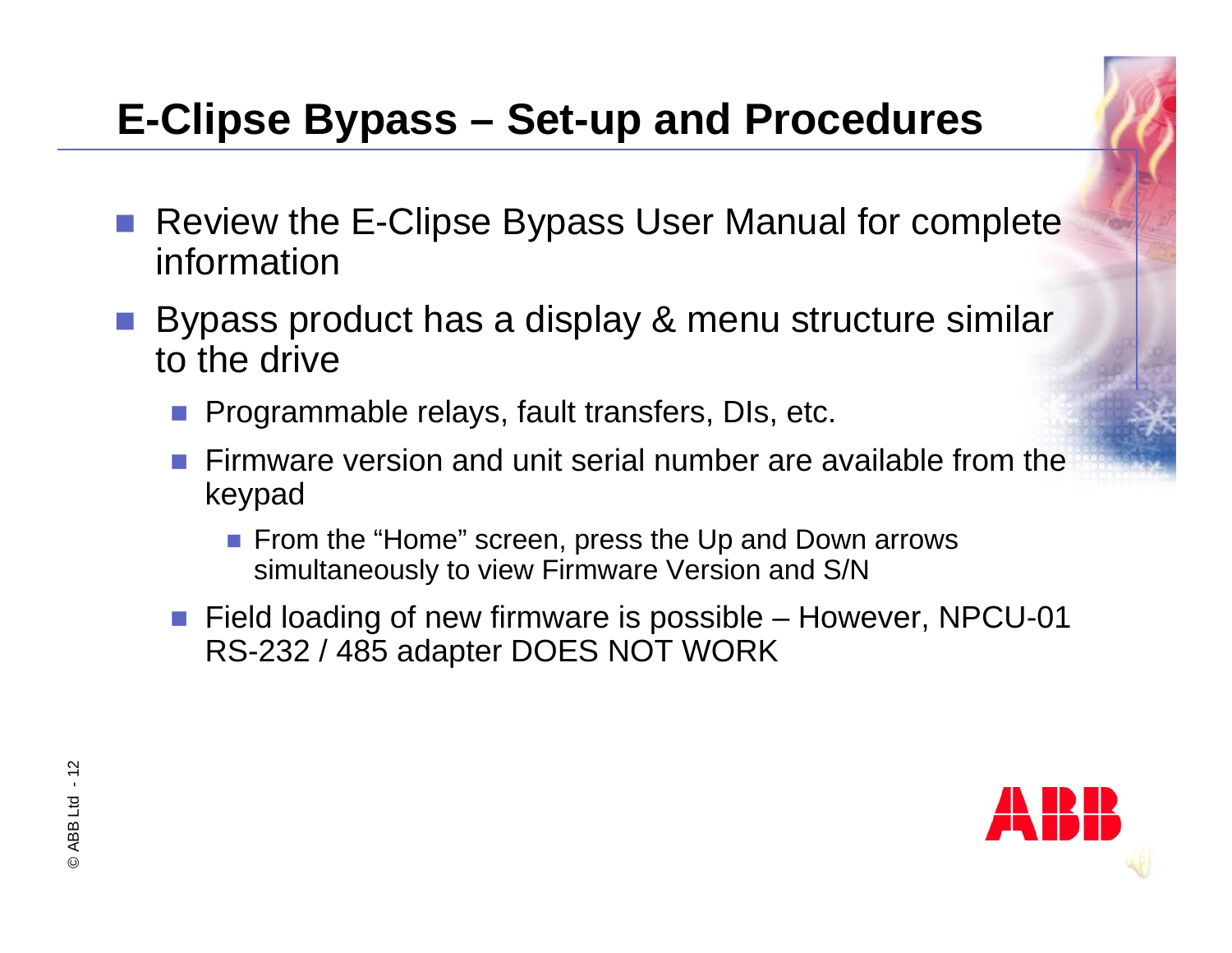## **Keypad Use**

- $\mathcal{L}_{\mathcal{A}}$  Bypass product has a display & menu structure similar to the drive
	- T. Programmable relays, fault transfers, DIs, etc. are programmed through Bypass Keypad
	- **Press "Escape" to cancel programming choice**



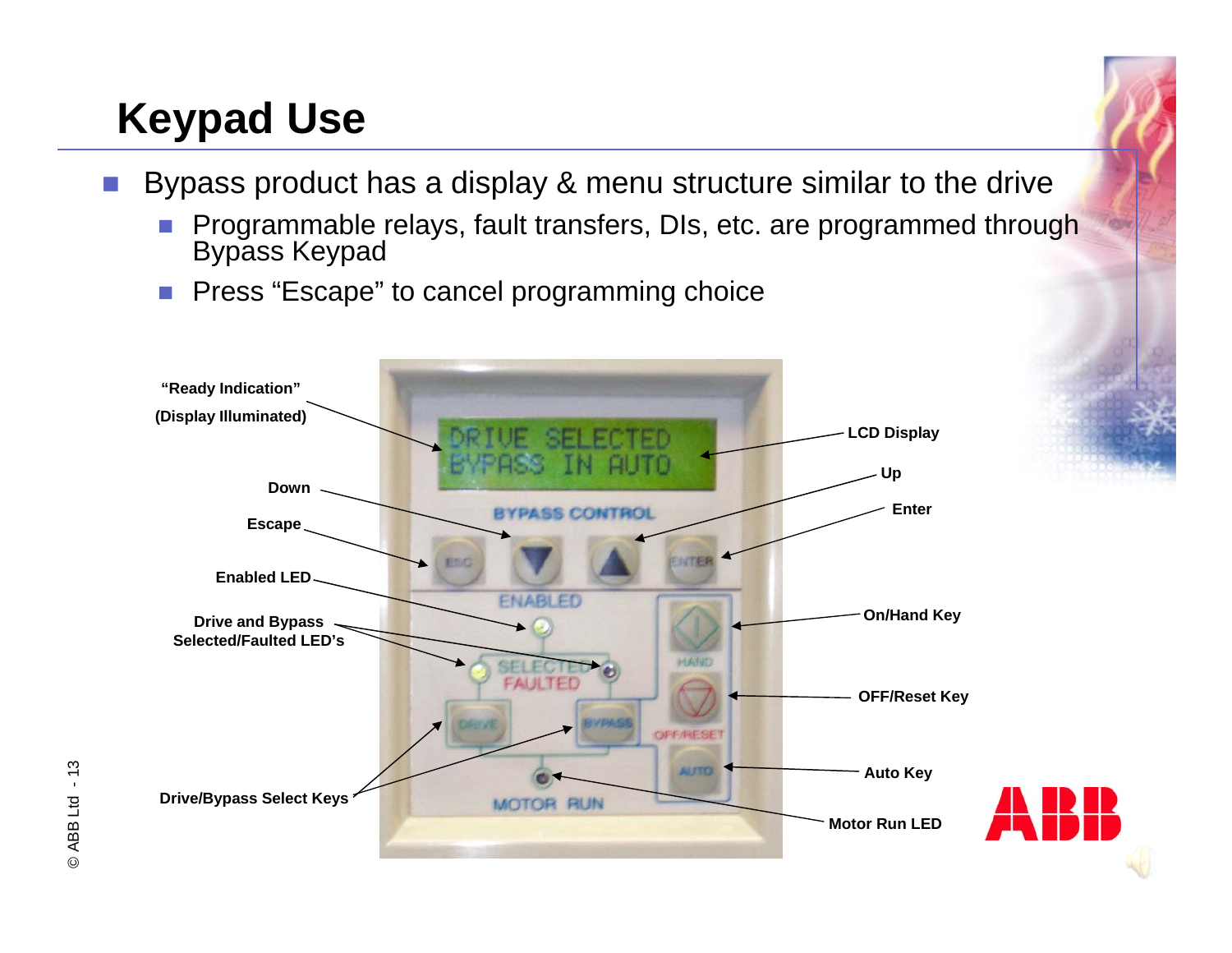## **Keypad Description**

- $\mathbb{R}^3$  LEDs are very similar in form & function to the current E-Bypass keypad
	- $\mathcal{C}^{\mathcal{A}}$  Main difference is that the Ready LED on E-Bypass is replaced with the LCD illumination on E-Clipse Bypass
	- П Also, Automatic Transfer LED is replaced by LCD text message



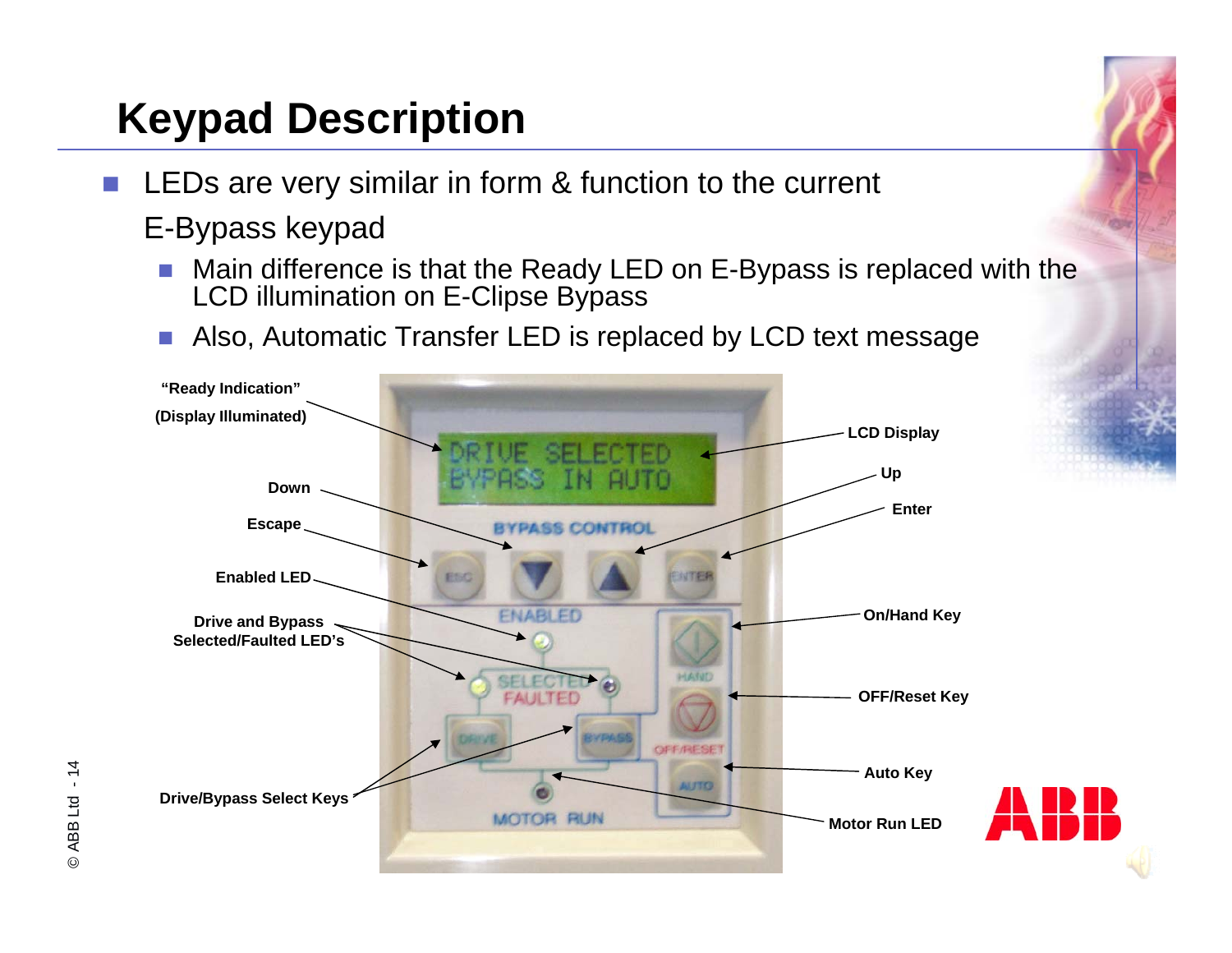### **Jumpers and Switches**

- The E-Clipse Bypass ships with DCOM / GND Jumper & START EN 1 Jumper installed at the factory
- Therefore, the E-Clipse Bypass will run out of the box!
- If your customer has normally closed (N.C.) safety input(s), remove the jumper from DI3 (Pin X2:7) and insert customer safety contact.
- If customer has more than one safety input and / or Damper End-switch either use another bypass Macro or individually program DIs in Group 16

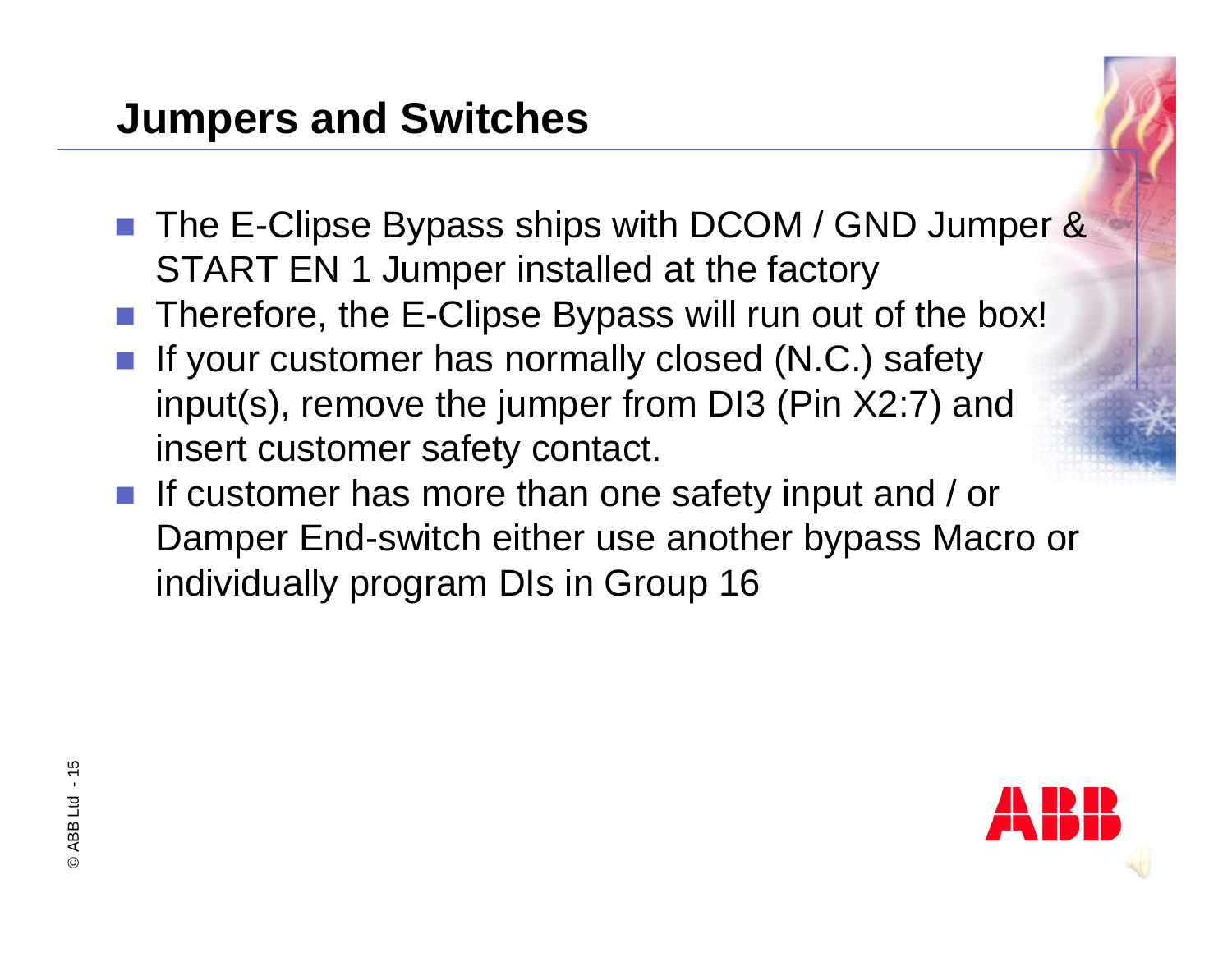### **Jumpers and Switches**



All EFB (ModBus, N2, FLN, & BACnet) communications is connected to X2: 26 - 30 on the Bypass Board (RBIO)

Set SW1 *(Comm DIP SW)* for "Terminated" on the first & lastdevice on the network*(verify use with EFB Protocol Manual)* These are the only switches on the E-Clipse Bypass

Termination resistors are passive, Serial Communications | 120 Ohm resistors on E-Clipse

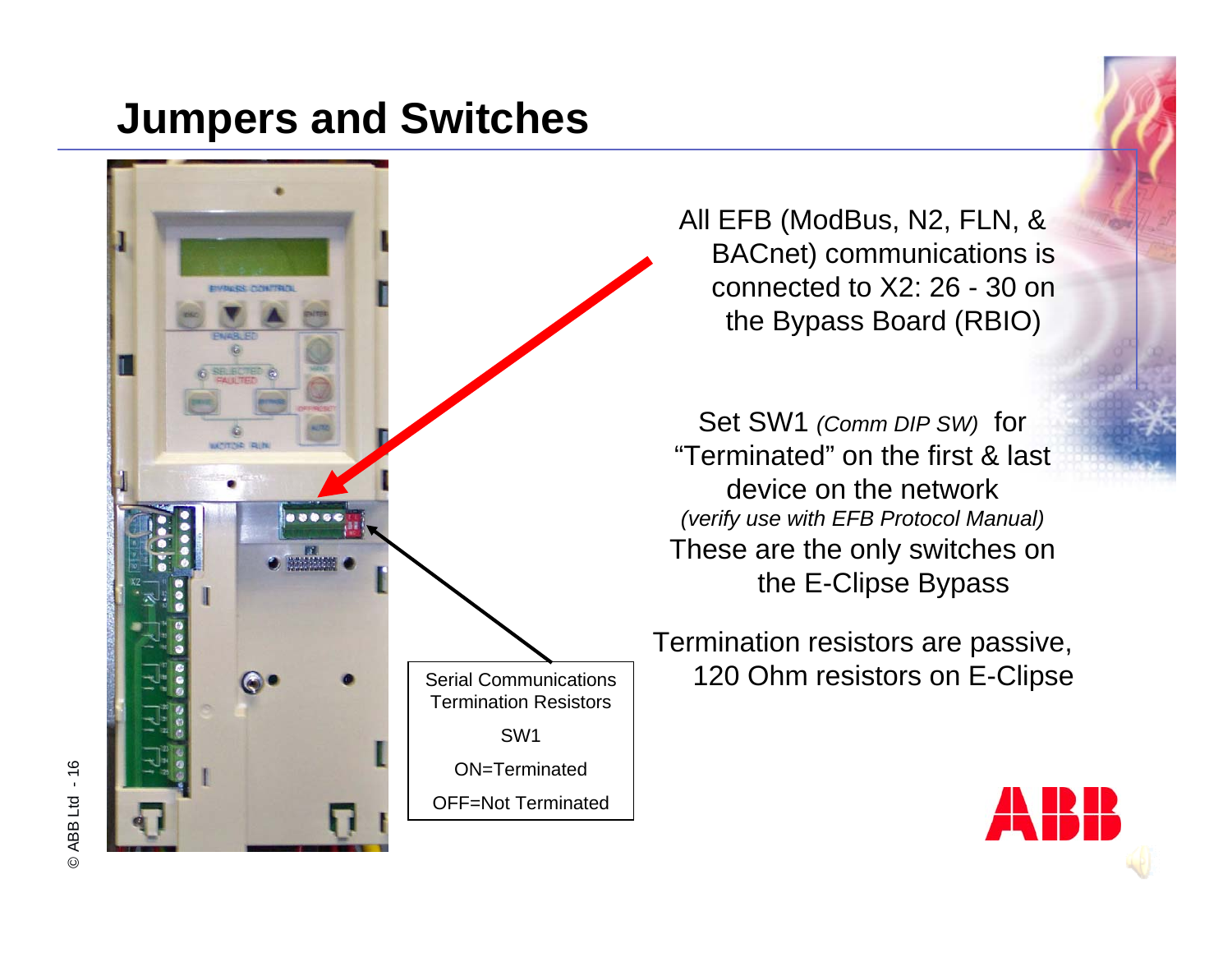### **Jumpers and Switches**

**EVALES CONTROL** 

.....

Factory Installed DCOM & Safety Jumpers

Fieldbus Adapters (FBAs) connected here.

Ex. FLON-01 = LonWorks, FENA-01 = EtherNet,

FDNA-01 = DeviceNet, & FPBA-01 = Profibus

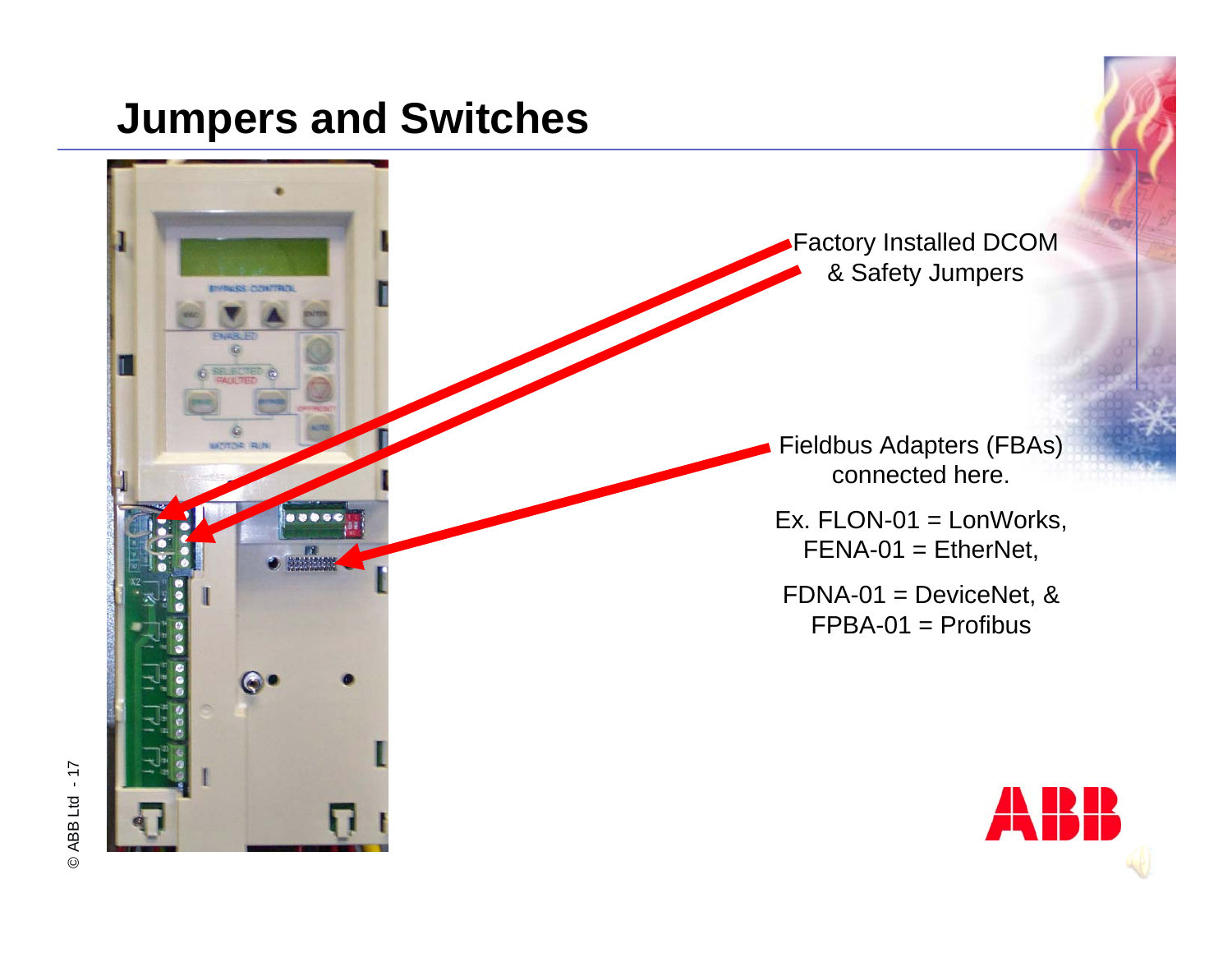In general, any adjustments related to motor data and motor speed are entered using the drive keypad. All other adjustments are entered using the bypass keypad.

- 1. Steps in Drive / Bypass Set-up (drive keypad):
	- Enter the motor Data through the Drive Keypad (Group 99)
		- $\blacksquare$  The bypass reads this data from drive and uses same to set I<sup>2</sup>T Motor Overload protection – no user bypass OL set-up required
	- **Adjust Reference Group (Group 11) if required**
	- **Adjust Analog Input Group (Group 13) if required**
- DO NOT adjust Group 16 this is set by E-Clipse Macro

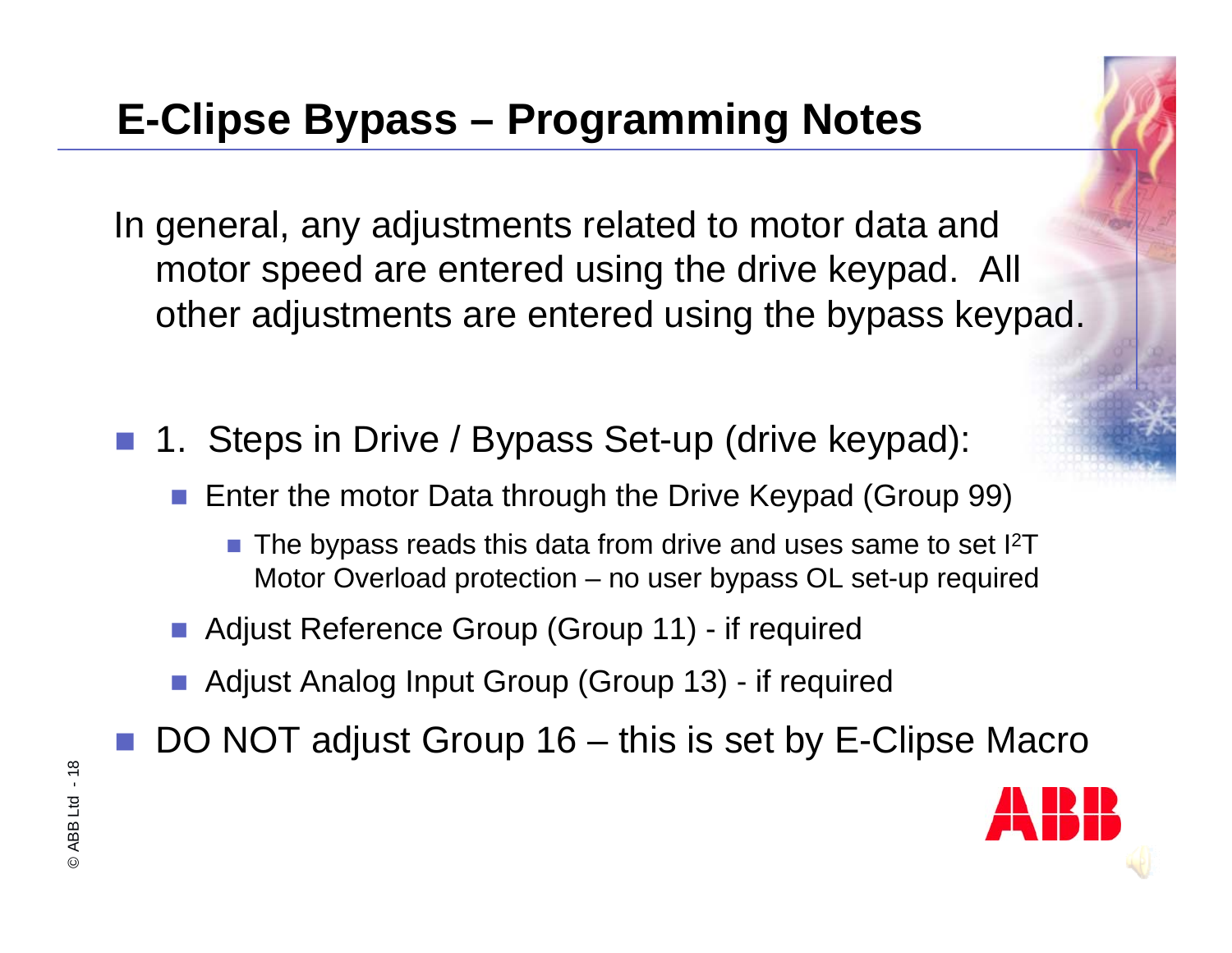■ Steps in Drive / Bypass Set-up (drive keypad cont.):

- **Enter minimum frequency if any (2007)**
- Adjust accel/decel rates -if required (2202, 2203)
- Adjust PID loop if used (Group 40)
- DO NOT adjust Groups 51 or 53 these are set by E-Clipse Macro. Customer serial communications adjustments are made from the bypass keypad
- Most other adjustments are accomplished using the bypass keypad
- 2. Select bypass macro (if required) from bypass keypad group (Group 99)

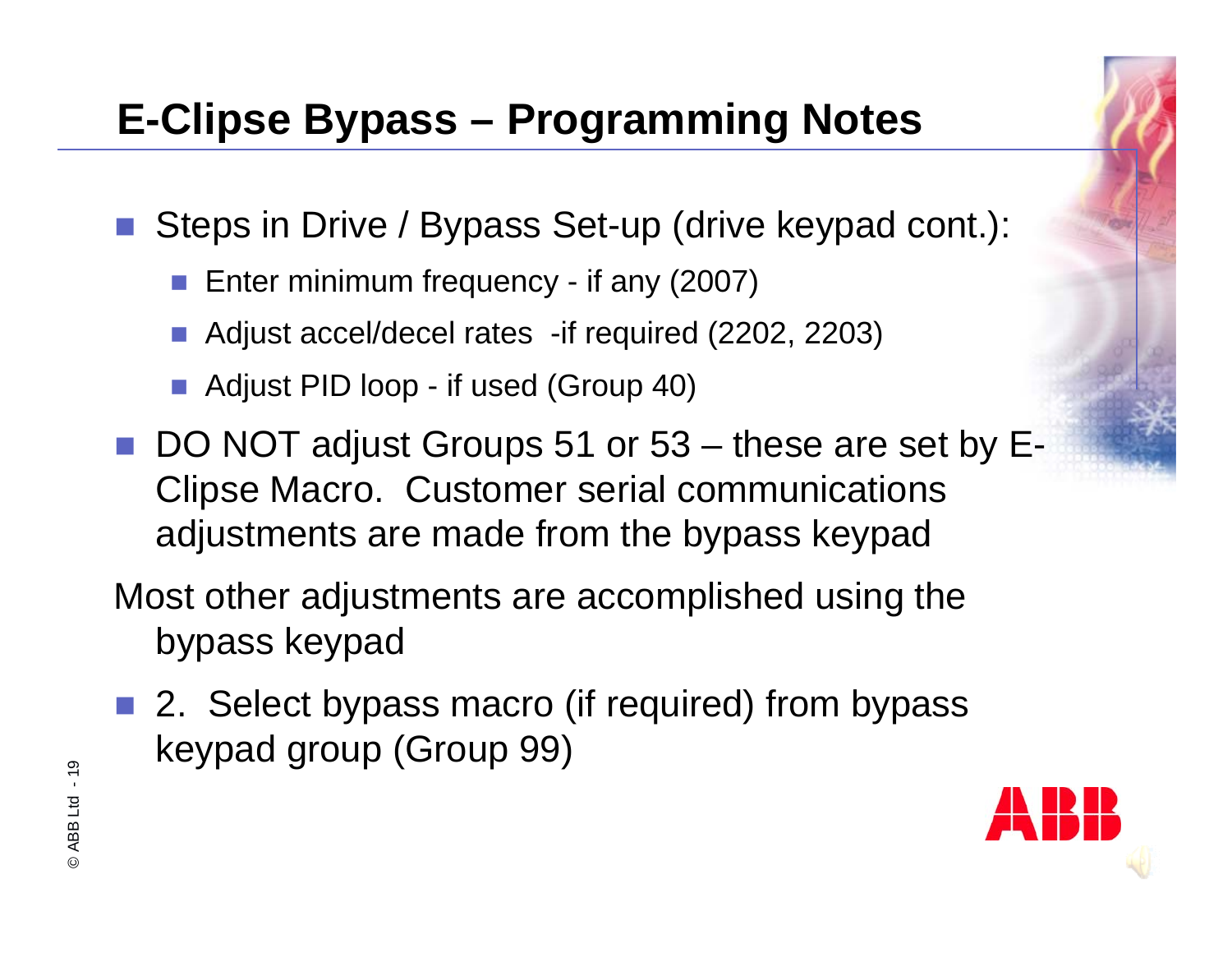**3. NOTE: You must run the motor in drive mode before attempting bypass operation (panel will indicate as pictured)**

If bypass run is selected before running drive, fault 3013 will appear "DRIVE 1st START"Reset fault and run motor in drive mode.

- **4. Bump motor in drive Hand or Auto mode**
	- **Note motor rotation direction**
- **5. Bump motor in bypass**
	- F. Note motor rotation direction



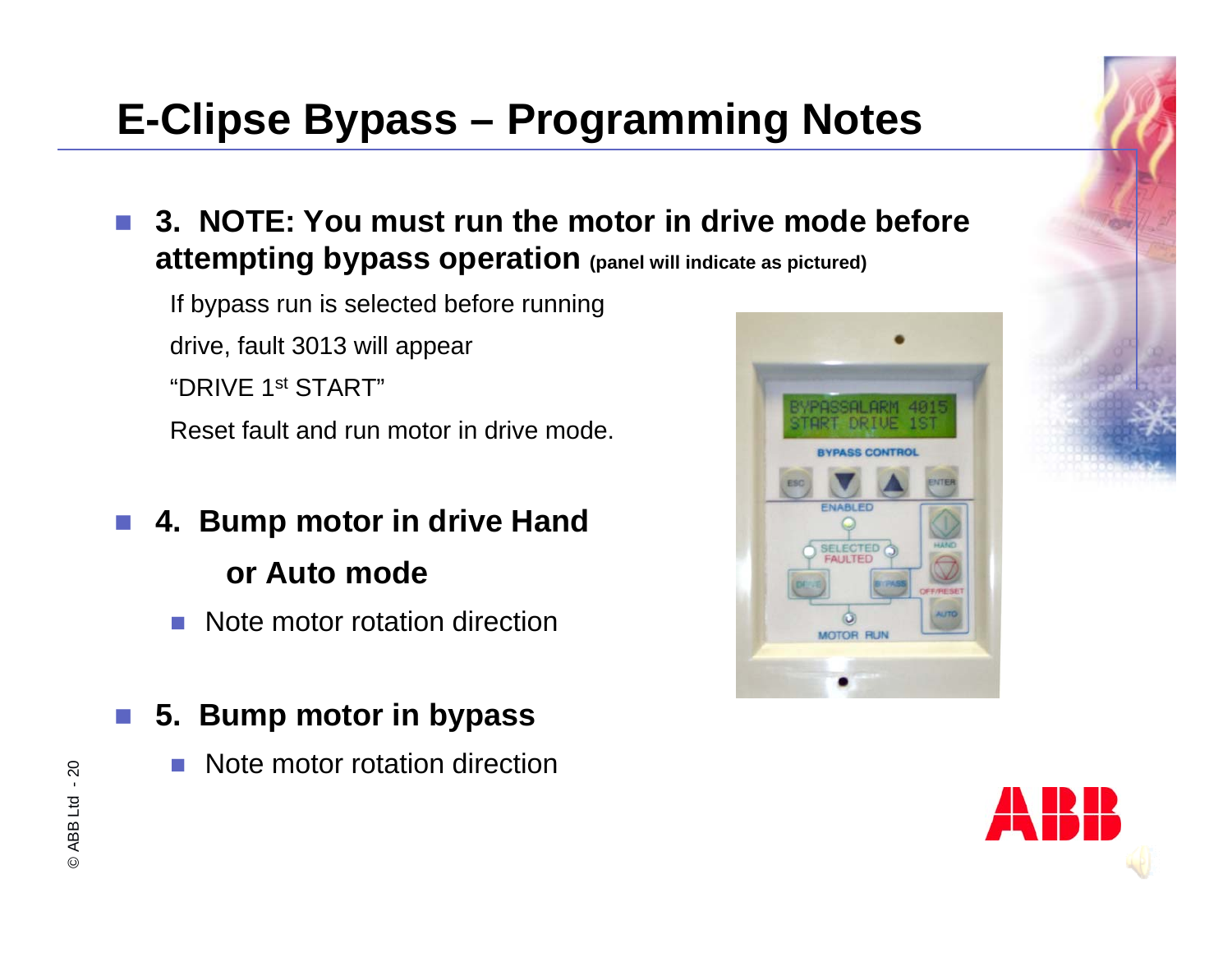■ 6. If motor runs in the correct direction in **drive and bypass**

**Proceed to step 7.**

- If motor runs in incorrect direction in both modes **Swap any 2 motor leads**
- **If motor runs one direction in drive mode & the other in bypass mode you will get the following indication on the bypass keypad "PHASE SEQ" Swap any 2 input power leads**

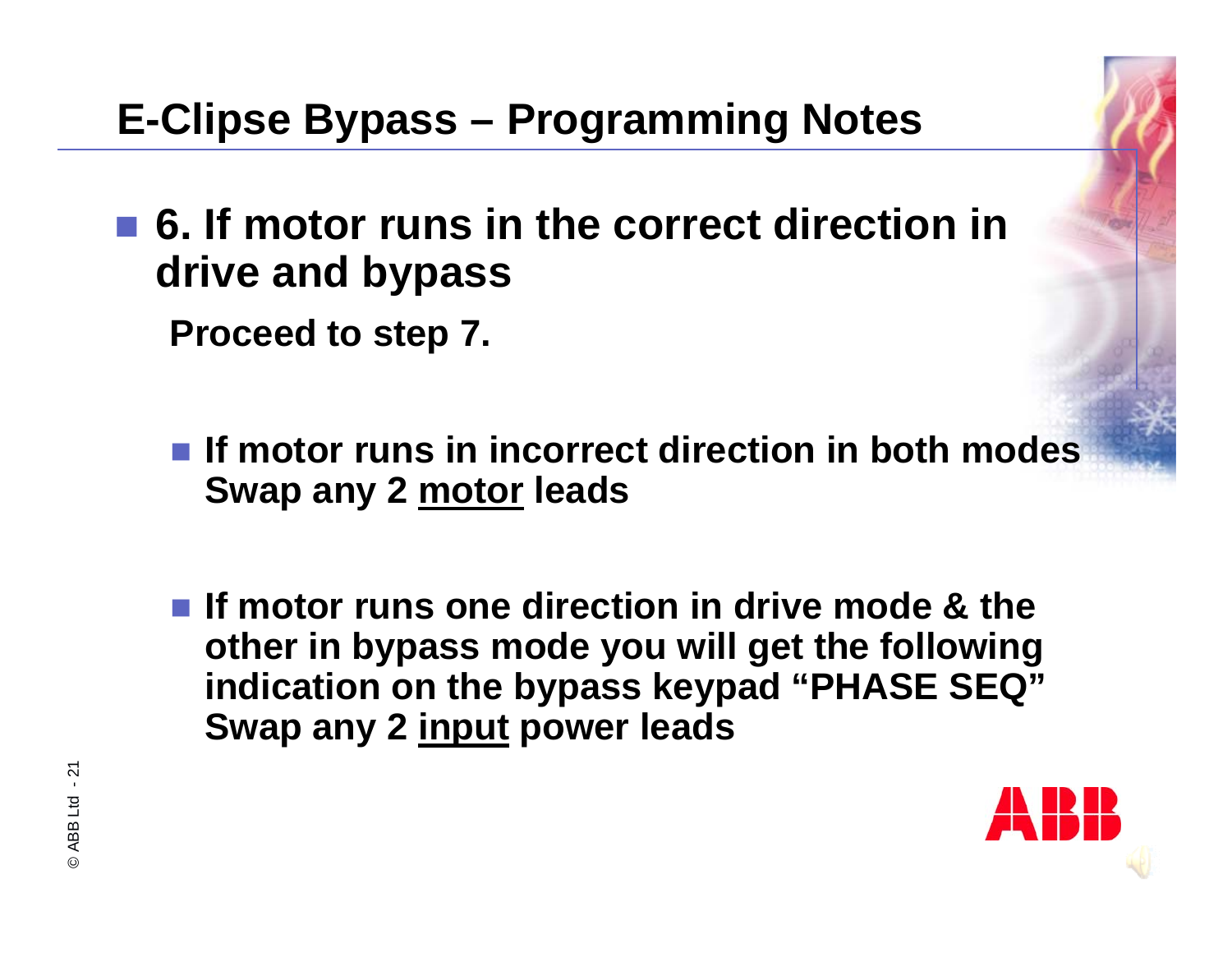## ■ 7. Go to STARTUP PARAMS

**Scroll down and make appropriate changes if required**

- **NOTE: Parameter 1613 BP DISABLE (Bypass Disable) will disable bypass operation in any mode**
- **NOTE: Parameter 1616 DISP ALRMS (Display Alarms) will keep several alarms silenced**

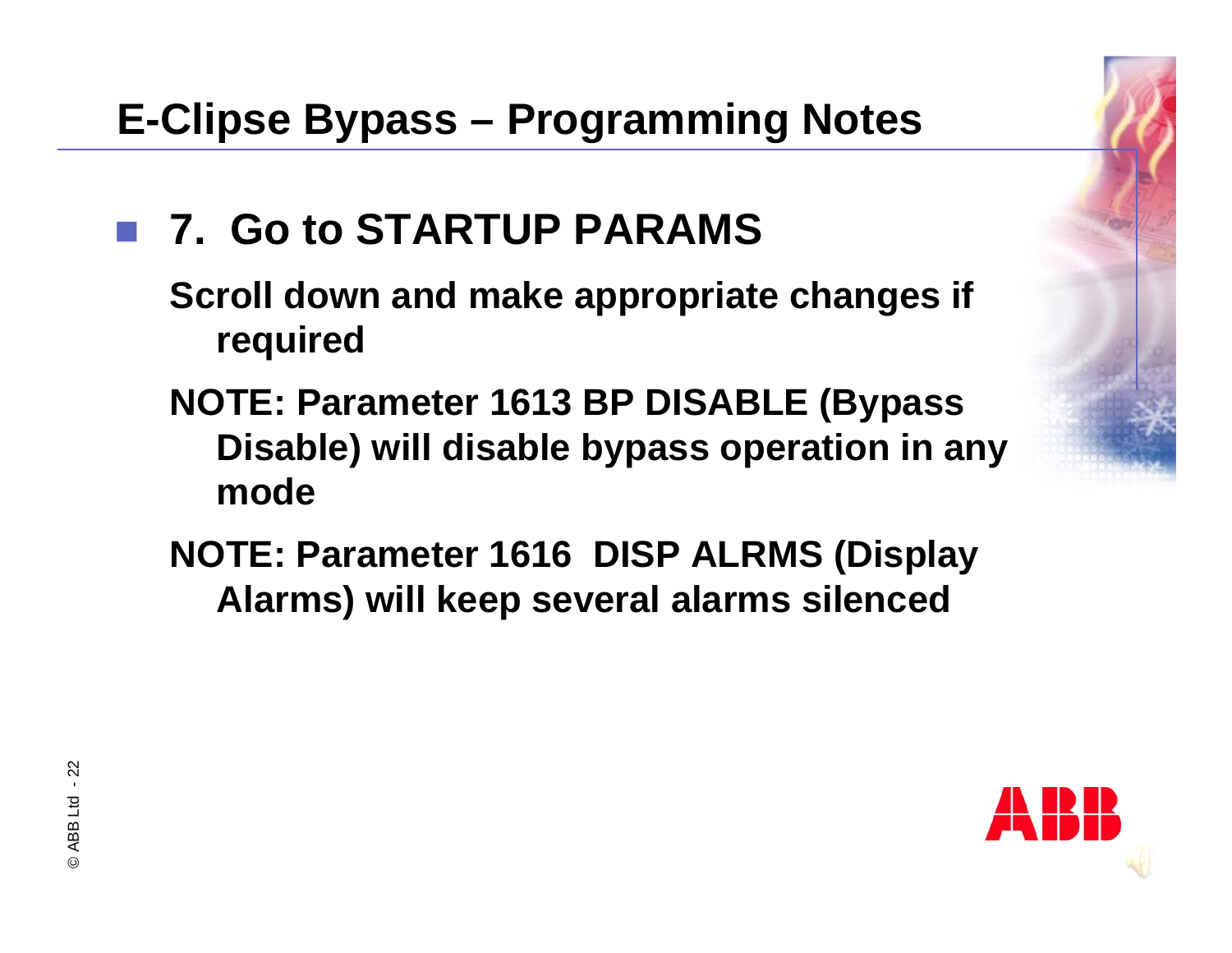- Communication Set-up
- 8. Are you using serial communications?
	- If no, go to step 9
	- If yes select protocol from bypass keypad (Group 98)
		- STARTUP PARAMS or to 9802 Comm. Protocol Select
			- Select desired protocol (Embedded Fieldbus)
				- $\blacksquare$  1= STD MODBUS; 2= N2, 3=FLN; 4 = EXT. FBA; 5 = **BACNET**
- NOTE: The E-Clipse Bypass communicates to the VFD using ModBus. No communications settings are required from the drive keypad.

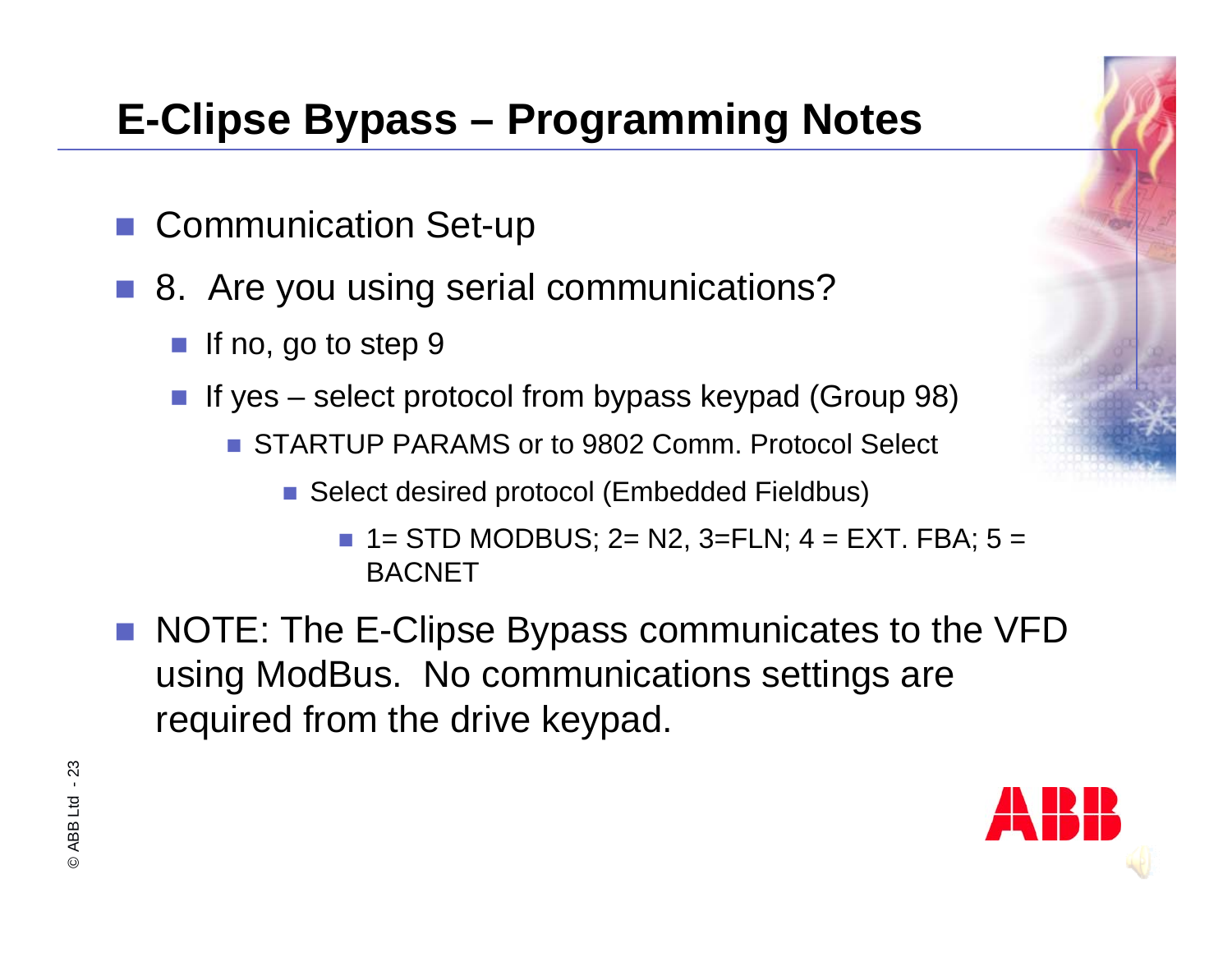If you unintentionally change drive comm settings – from the drive keypad:

 $Set 9802 = ModBus$ 

 $Set 9902 = E\text{-Clipse}$ 

Cycle power

Accomplish these steps in this order if you receive a "Drive Link Lost" Warning or a "Drive Setup" Warning

See E-Clipse Bypass User's Manual for details

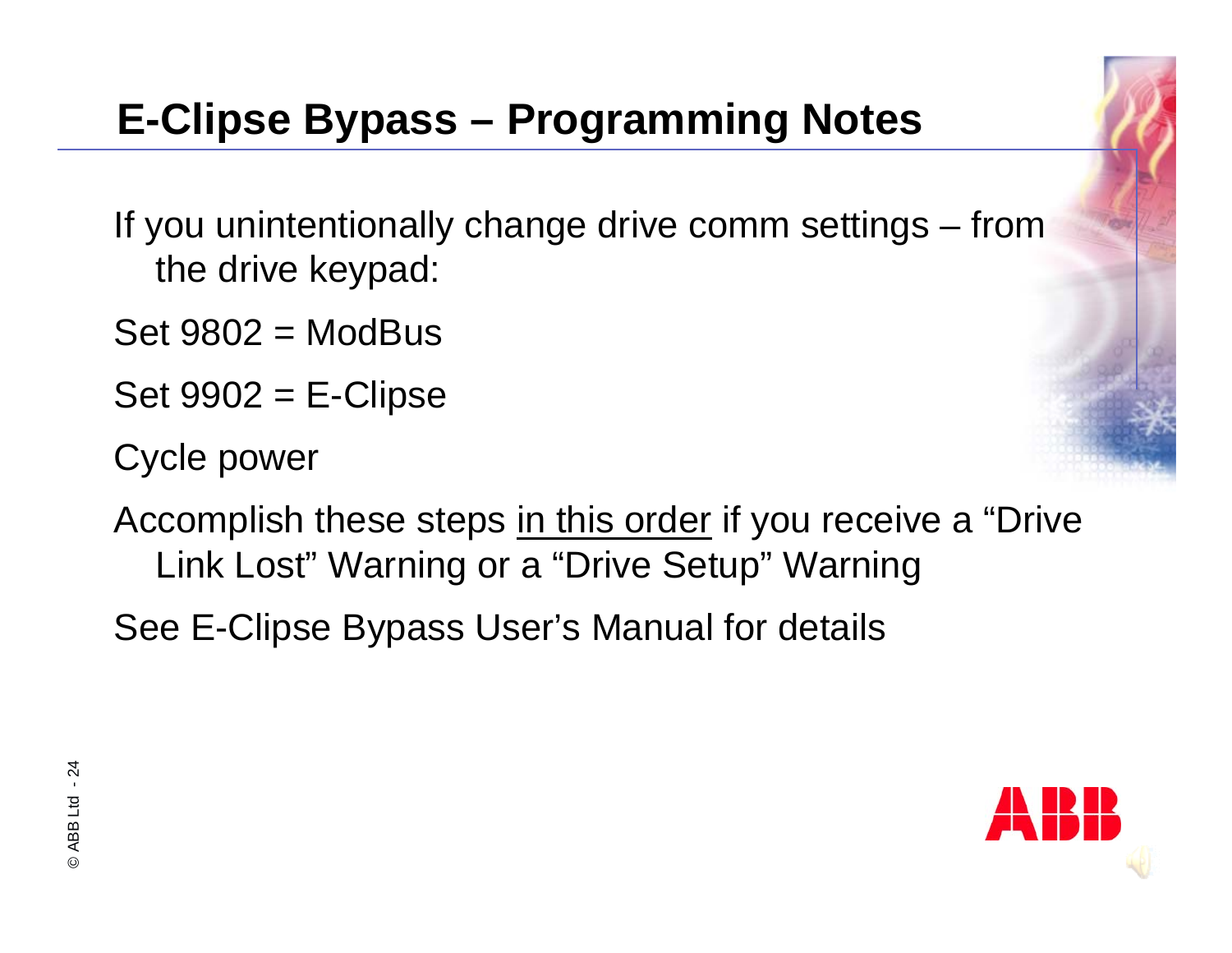- Communication Set-up (continued)
- Are you controlling drive speed via communication?
	- $\blacksquare$  If yes
		- Go to drive parameter 1103 REF 1 SELECT
			- $\blacksquare$  8 = COMM
		- For PID control, go to <u>drive</u> parameter 1102 EXT1 / EXT 2 SEL
			- $\blacksquare$  7 = EXT 2, or
			- $\blacksquare$  8 = COMM (if you wish to switch between EXT1 & EXT2 via communications)
		- 4010 SET POINT SEL
			- $\blacksquare$  8 = COMM

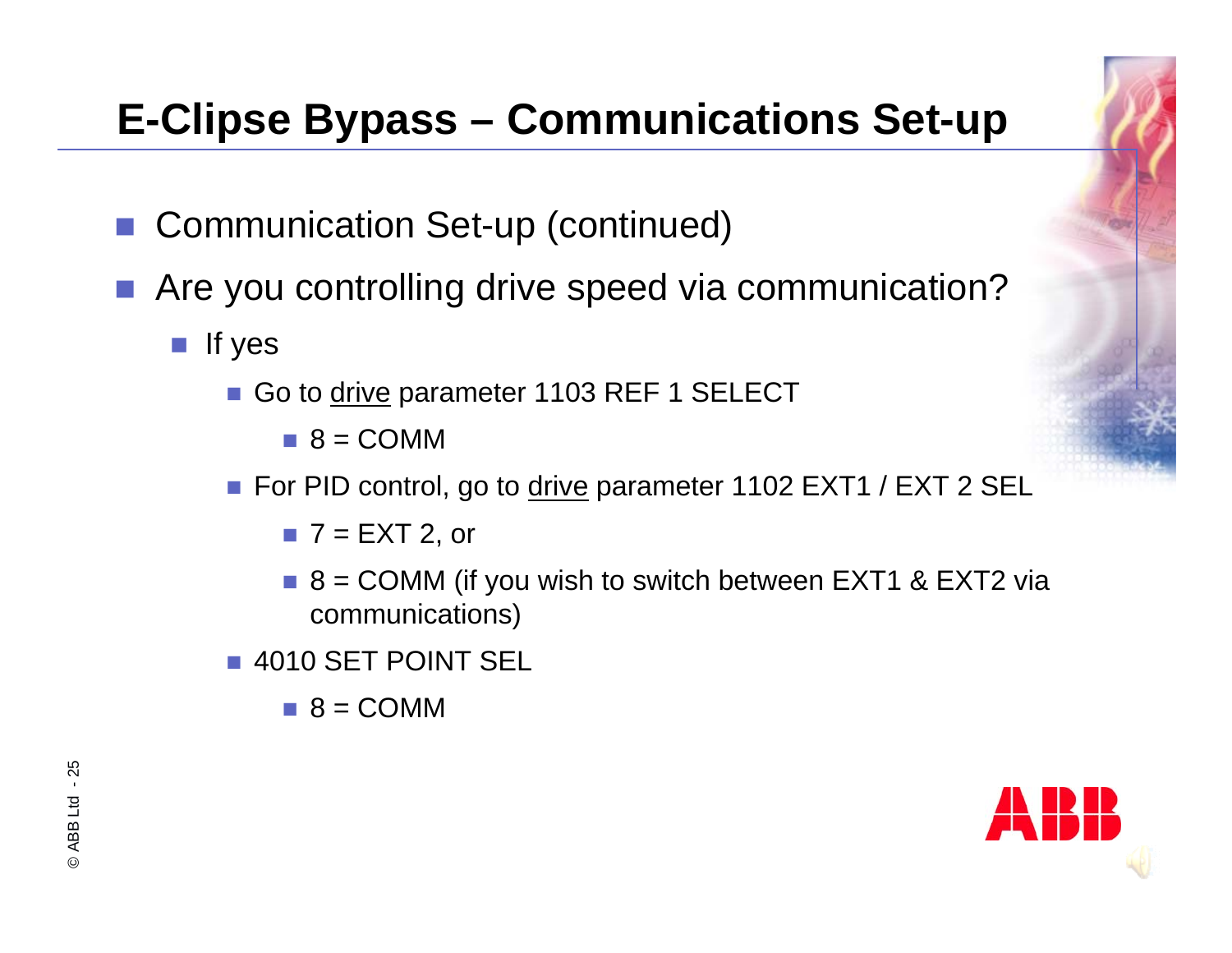- Communication Set-up (continued)
- Are you starting and stopping via communication?
	- $\blacksquare$  If yes
		- Go to bypass parameter 1625 Comm CTL
			- $\blacksquare$  0 = DRIVE ONLY (Default); 1 = SYSTEM (Drive & bypass)
		- Go to bypass parameter 1601 START / STOP
			- $\blacksquare$  2 = COMM
			- With 1601 set for COMM, if 1625 set for DRIVE ONLY, the only way to start the bypass is locally, using the Hand Key on the bypass keypad
			- If 1625 set for SYSTEM, and 1601 set for COMM, both drive & bypass may be started via serial communications

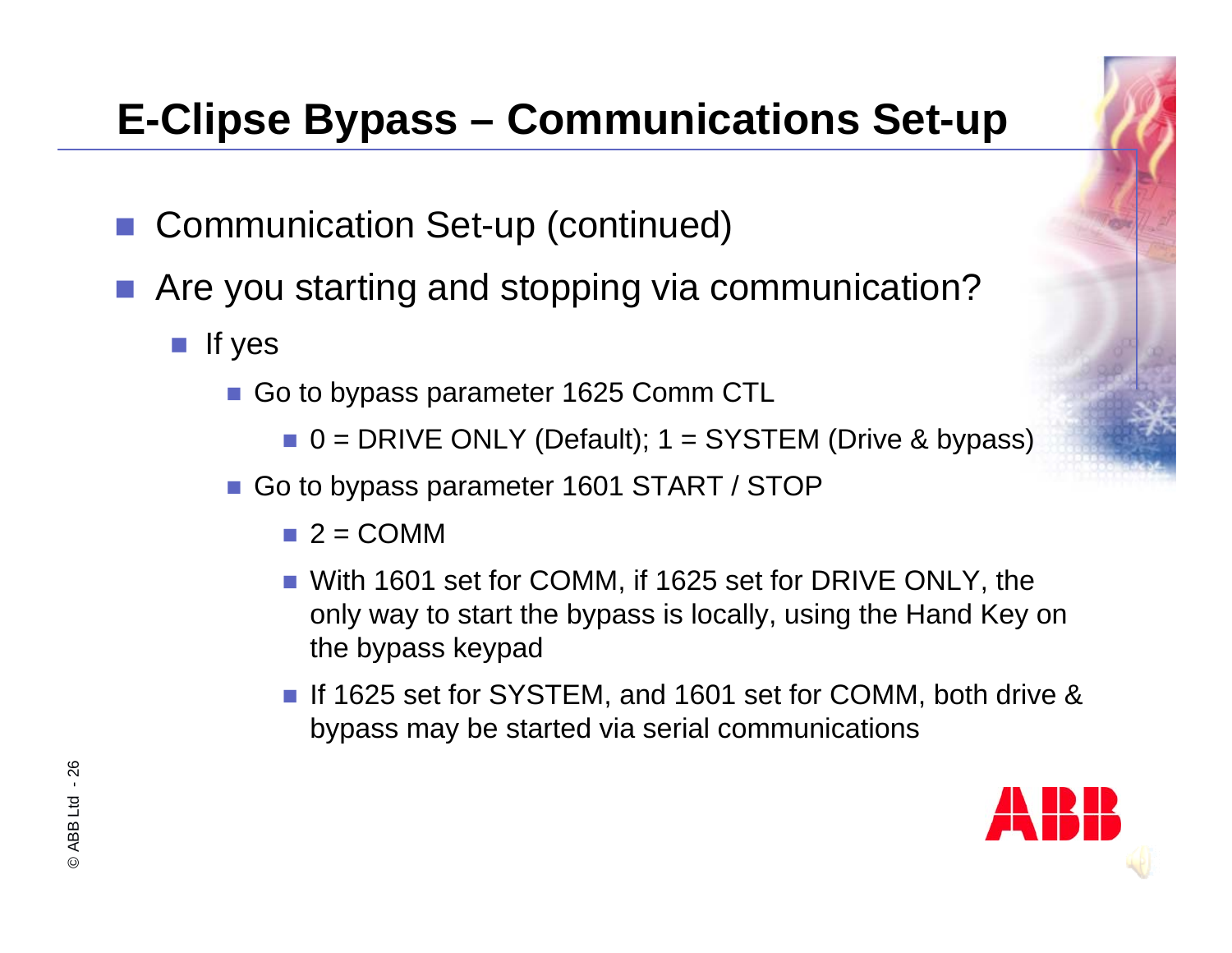Set-up Drive external communications (through bypass)

- Bypass parameter 5302
	- Set desired drive unique network ID (must be different than bypass node number) Default  $= 1$  for most protocols
- For BACnet only, you must set additional parameters
	- Set desired Baud Rate  $5303 = 9.6$ ; 19.2; 38.4; or 76.8 kB
		- On ModBus systems, you may also need to set baud rate
	- BACnet Drive Device Object Instance ID Bypass parameter 5311 / 5317
		- Set desired drive Device Object Instance ID
- Cycle power if no communications is required to bypass objects (points)

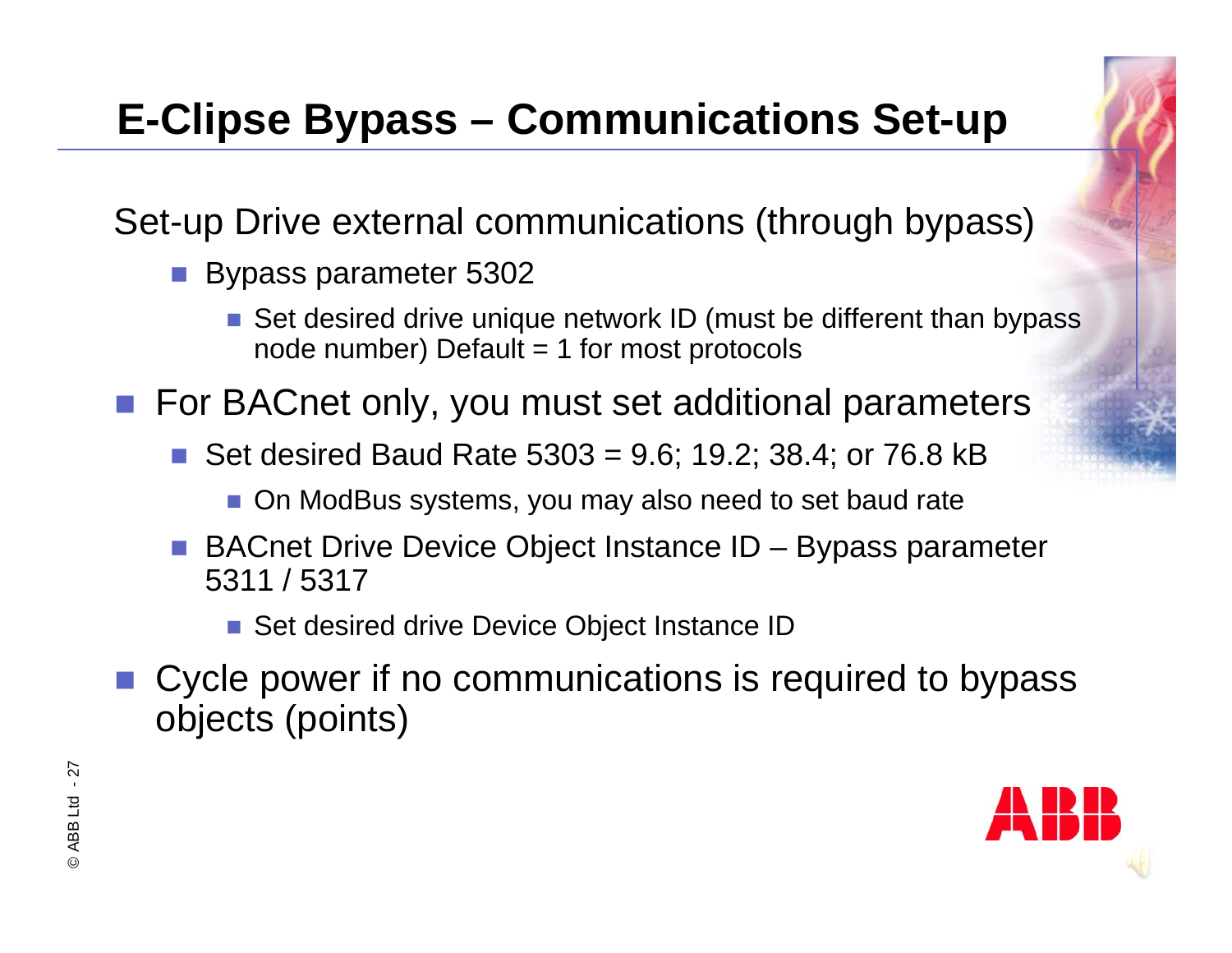Set-up bypass external communications (if required)

- Bypass parameter 5002
	- Set desired bypass unique network ID (must be different than drive node number) Default  $= 256$  for most protocols
	- **Address 256 is out of range for most protocols. Therefore, with** address 256, most communication systems will not see the bypass.

■ For BACnet only, you must set additional parameters

- BACnet Bypass Device Object Instance ID Bypass parameter 5011 / 5017
	- **For BACnet systems, you will need to coordinate with the comms** system integrator and set 5011 for a unique bypass Device Object Instance ID

Cycle power

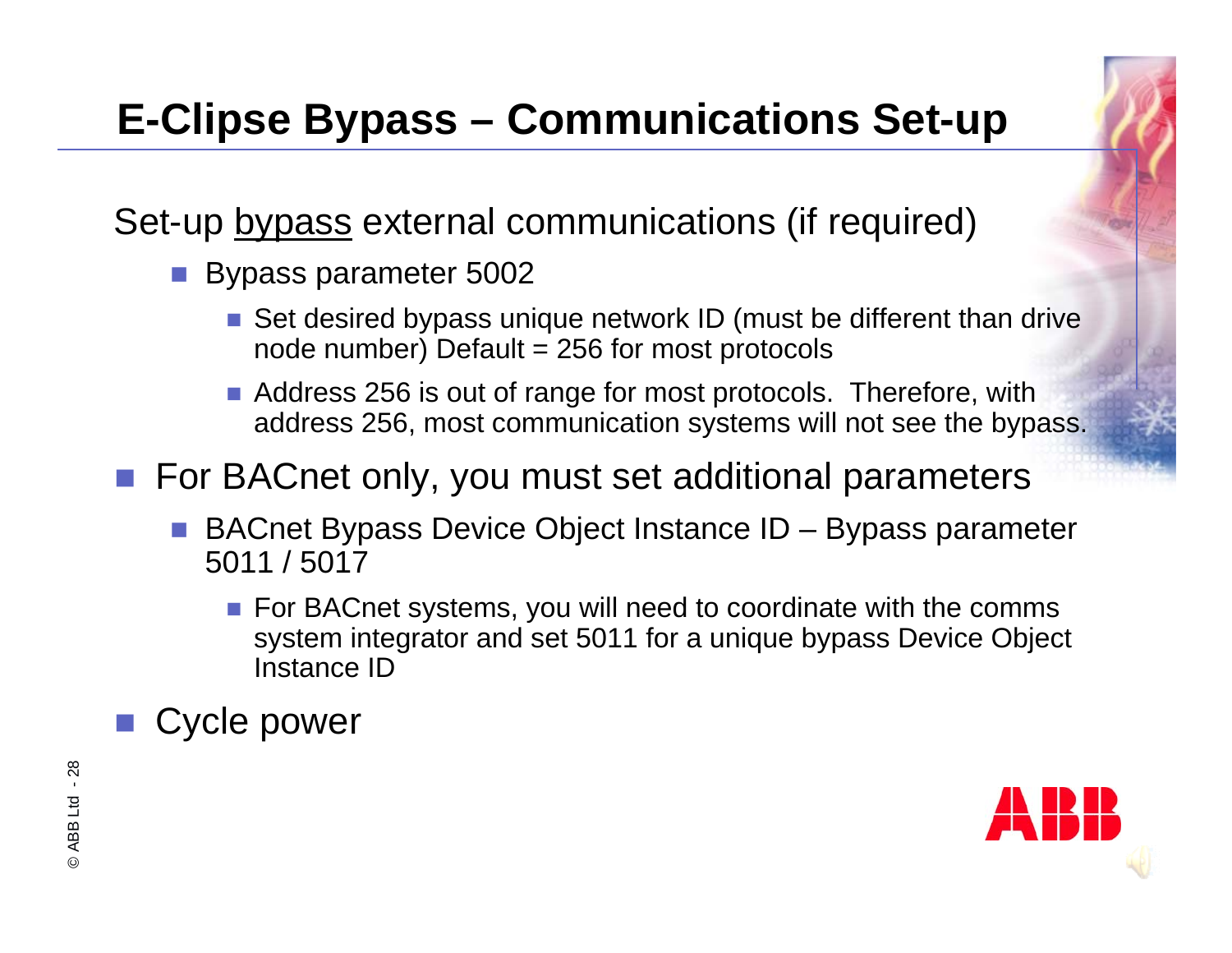

- m. No Bypass communications or control 95 VFD points available. No bypass information available<sup>1</sup>.
- m. Siemens command points 24 & 60 come from Field Panel via FLN to bypass X2: 28 & 29 and are routed to VFD.
- ▉ <sup>1</sup>Address 256 and higher are not recognized by Modbus, N2 or FLN. Therefore, no system address conflicts exist.

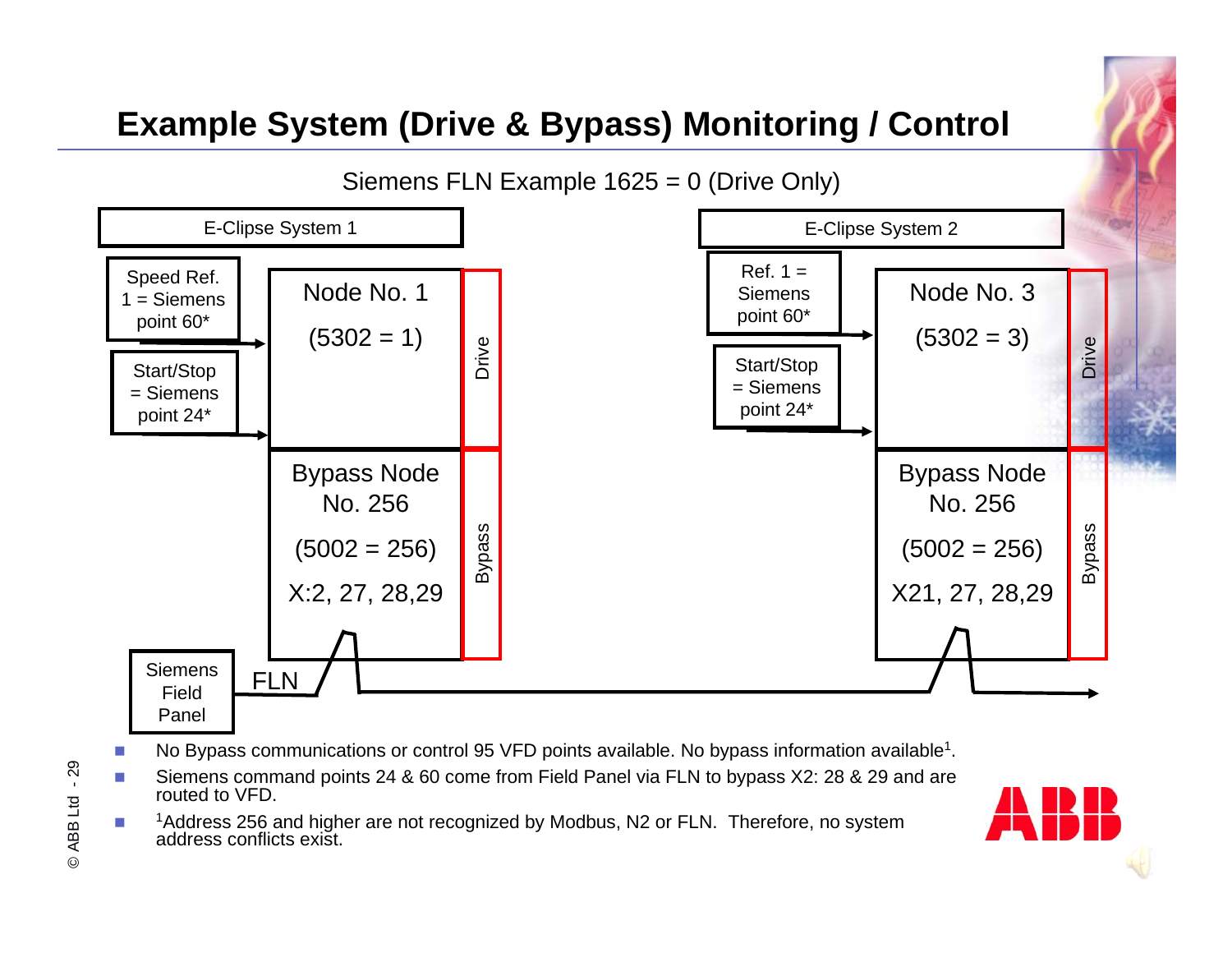

- × Bypass communications and/or control. 95 VFD & 45 bypass points available
- $\sim$  Siemens command points 24 & 60 come from Field Panel via FLN to bypass X2: 28 & 29 and are routed to VFD and bypass

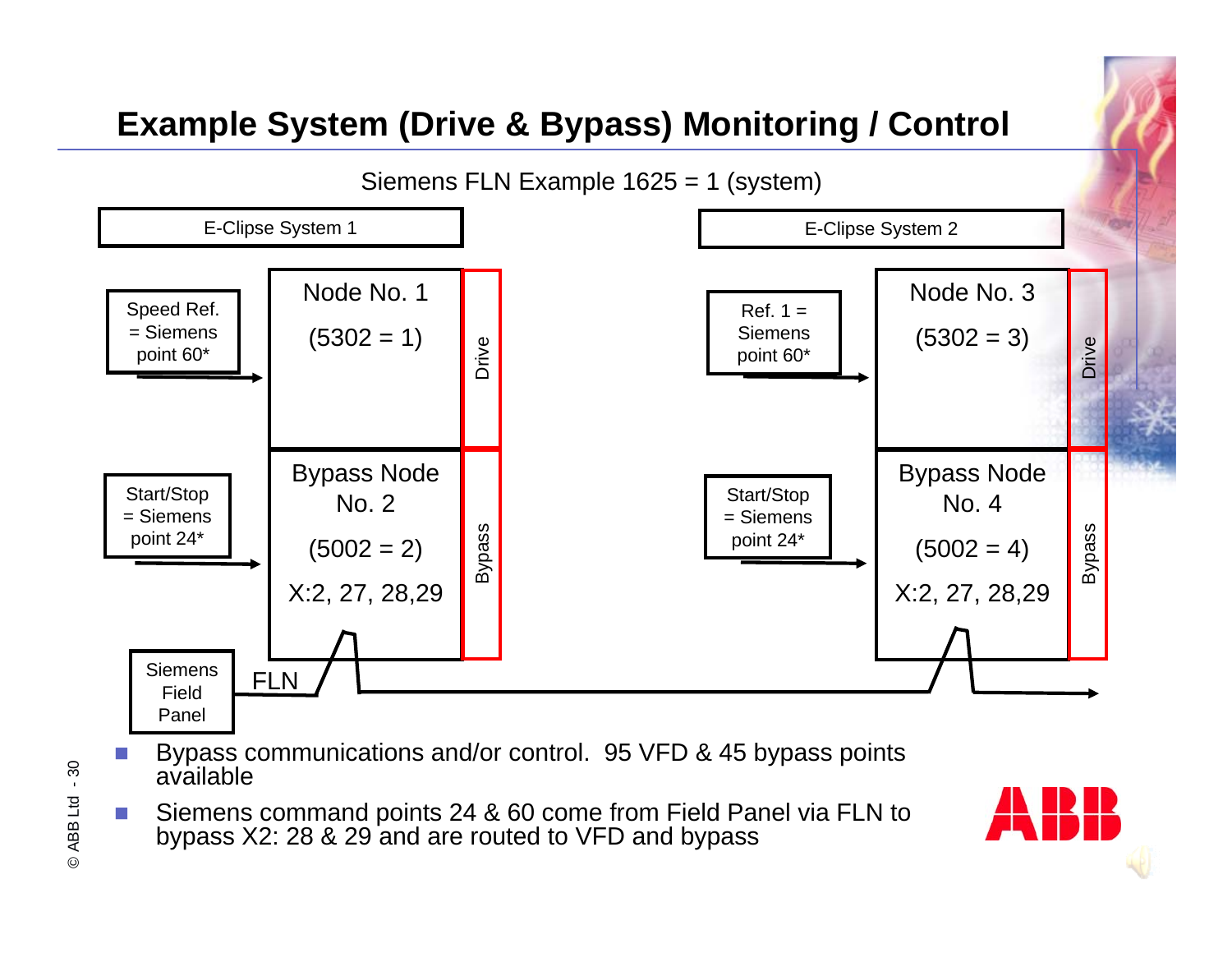- NOTE: when the 45 Bypass communications points are being monitored or controlled over the serial link, the E-Clipse System (drive and bypass) now consumes two addresses on the serial communications system. In the past, an ABB drive has only required one network address. Coordination with the temperature control contractor on acceptable network addresses is very crucial.
- The translation between the bypass and the drive is transparent to the user. The system was designed for 100% backwards compatibility.

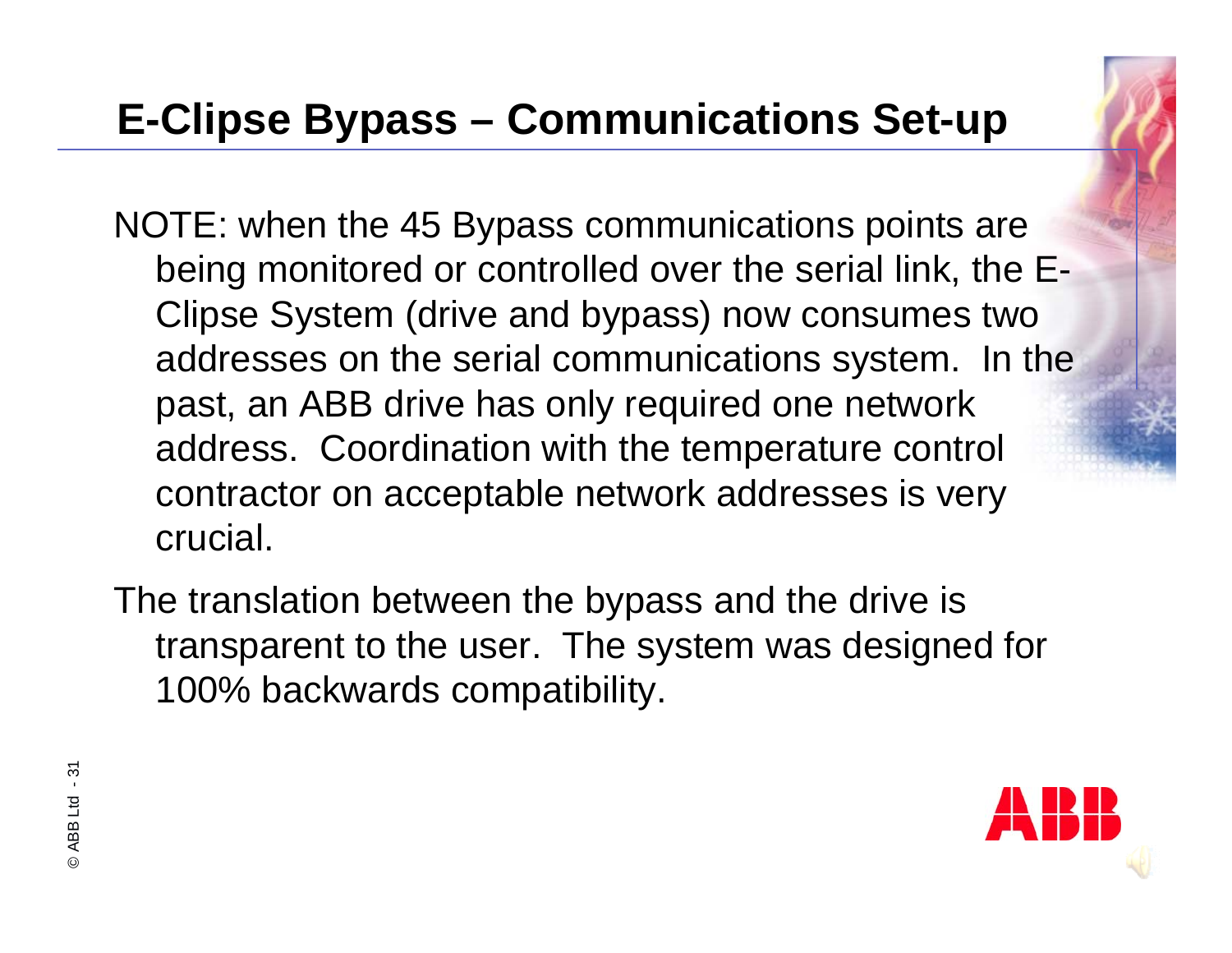# **E-Clipse & VFD Serial Communications Wiring**



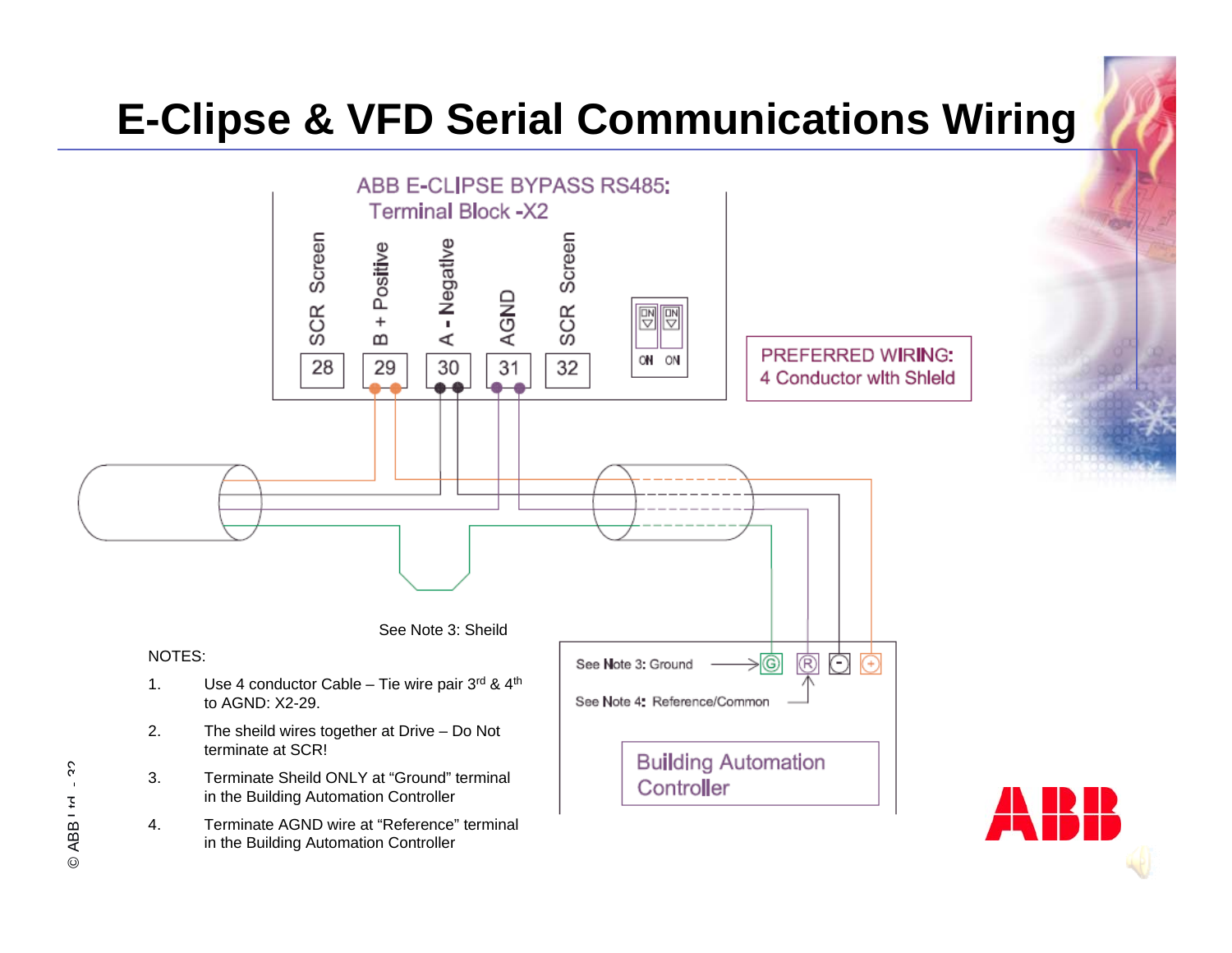- 9. The basic start-up is now complete. Review the E-Clipse Bypass User's Manual for additional information on advanced set-up. Highlights as follows:
	- Group 14 used for programming changes to the bypasses five relay outputs
	- p. Group 16 – system control, automatic transfer to bypass on selected VFD faults, bypass run delay, and other advanced features; review Manual
	- p. Group 30 – fault function set-up; review Manual
	- b. Group 33 – System Information (Firmware version, serial number, manufacture date, etc.)